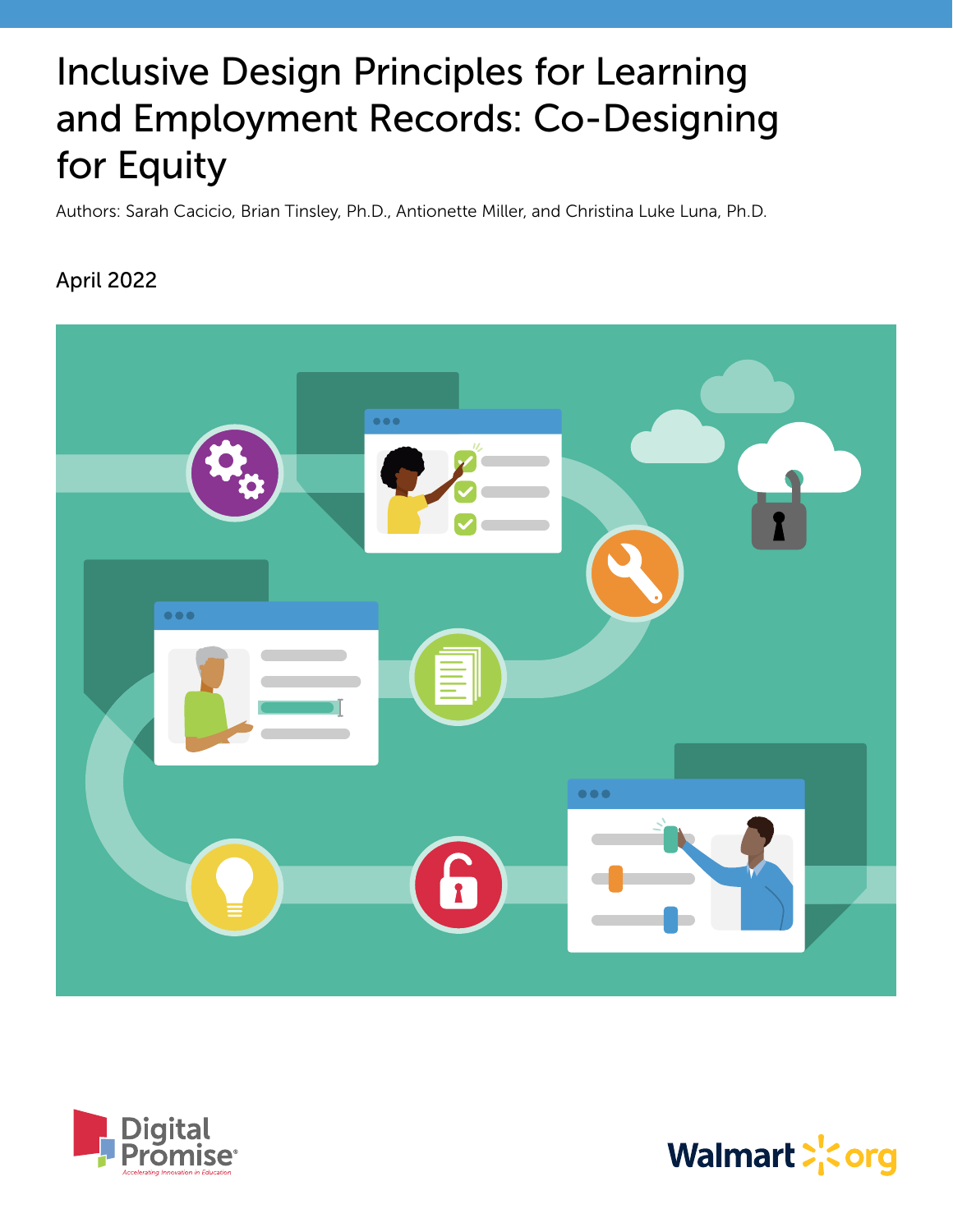# Acknowledgments

The Digital Promise Adult Learning Initiative owes our deepest gratitude to the many frontline workers who inspire our work and are at the center of this report. We are incredibly grateful for their willingness to share their stories and reflect on the topics mentioned in this publication. Throughout this report, we will refer to these individuals as participant-advisors.

Our appreciation goes to several partners who led recruitment efforts, including Holly Kurtz and Orlando Cazarez of Center for the Future of Arizona, Alexandra Rudnick of Generation USA, Luther Jackson of NOVAworks, and Luis Quinones of UnidosUS. Their support made it possible for us to connect with numerous frontline workers throughout the U.S., and we are immensely thankful for their partnership.

We are equally grateful to our innovative design team, including Adha Mengis of Digital Promise, Malliron Hodge of Malliron L Hodge Education Innovation Consulting, LLC, and Daniel Huffine, Lauryn Goodlett, and Nick Vega of Vantage Point Consulting. Their commitment to constructing an empathetic environment for participant-advisors to express themselves was vital to our work. We are incredibly thankful for their human-centered design and facilitation.

Throughout this research, a group of dedicated technical advisors provided their expertise, thought partnership, and insights. We have the highest appreciation for their time with us over the last several months, asking thought-provoking questions, providing critical resources, and offering invaluable feedback, which enabled us to reflect more deeply on our approach to this work. We would like to extend a heartfelt thanks to Harold Tran of Vantage Point Consulting, Kerri Lemoie, Ph.D. of Badgr, Madison Jacobs of Edtech Equity Project, Michele Spires of American Council on Education, Nidhi Hebbar of Edtech Equity Project, Phillip Long, Ph.D. of RHz Consulting, LLC, and Taylor Kendal of Learning Economy Foundation.

We are thankful to Jason Tyszko and members of the U.S. Chamber of Commerce Foundation's T3 Innovation Network for their ongoing partnership and shared commitment to creating equitable learning and career pathways. We want to acknowledge the contributions of our Learning and Employment Records (LER) pilots affiliated with the T3 Innovation Network, including Kimberly Linson Wilson and Marty Reed of RANDA Solutions, Suzanne Carbonaro of HelioCampus, and Tracy Korsmo of the North Dakota Information Technology Department. Their LER knowledge and perspective was essential to understanding the implications for our work, and we are thankful for their collaboration.

We would also like to acknowledge the contributions of our Digital Promise colleagues whose support reached beyond our expectations. Our profound thanks to Daniel Parker, Ph.D., Kelly Page, Ph.D., Kimberly Smith, Kristen Franklin, Parker Van Nostrand, and Sierra Noakes for their collaboration, thought partnership, data analysis, research, and report review. Thanks to Brian Raszka, Corinne Colgan, Crystal Williams, Marsha Choc, and Sarah Martin for their creative design and production support. Thanks to DeLisha Tapscott, Kathryn Petrillo-Smith, Lindsay Gratton, and Sangyeon Lee for their help coordinating budgets and stipends, and many others who made this work achievable.

This work was made possible with funding provided by Walmart. Special thanks to Sean Murphy for providing thought partnership, inviting collaboration with the Walmart.org [Center for Racial Equity](https://walmart.org/diversity-equity-and-inclusion/center-for-racial-equity) and Marvin Carr, and promoting collective impact toward a more equitable workforce system.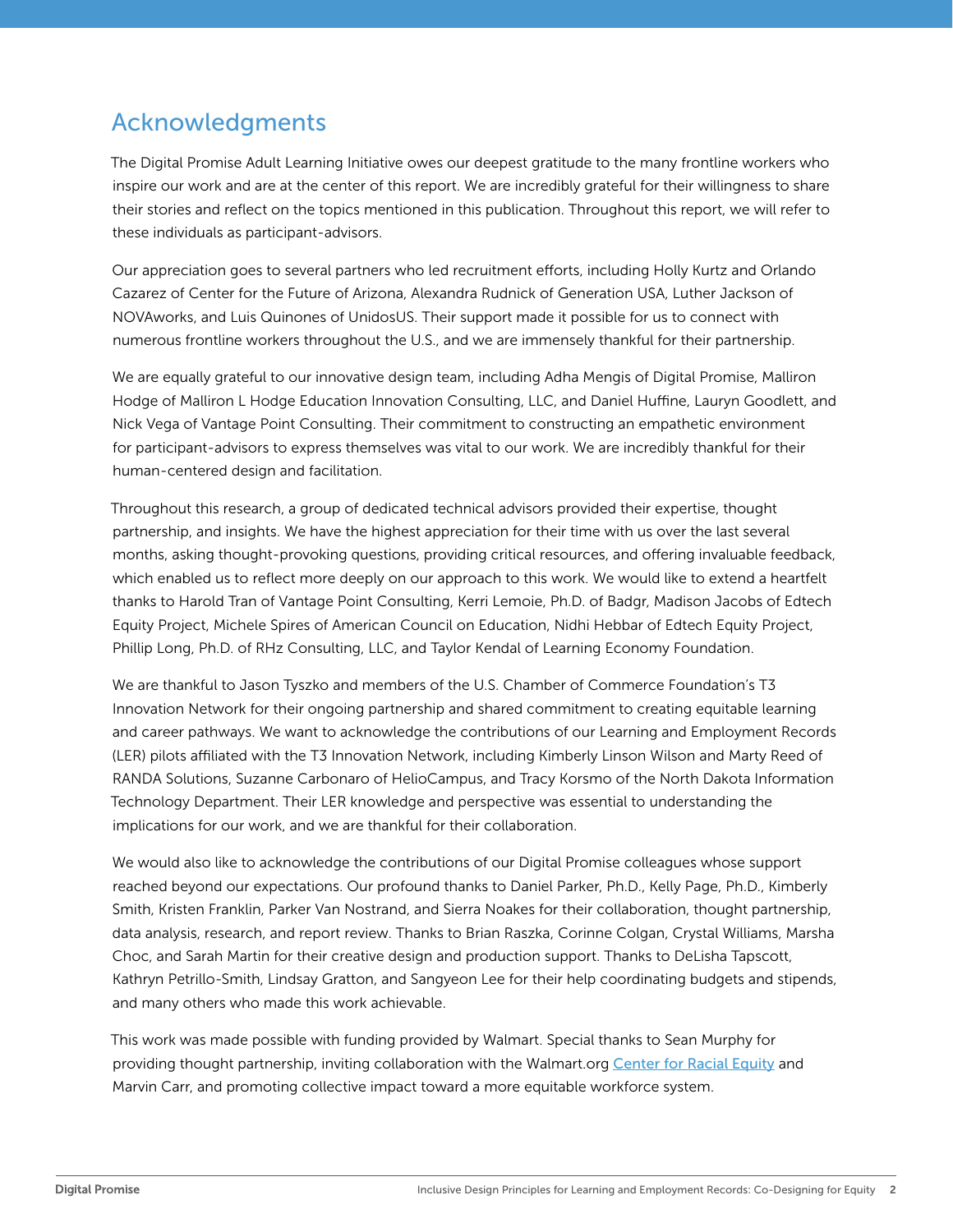# About Digital Promise

Digital Promise is a nonprofit organization that was created with a mission to accelerate innovation in education to improve opportunities to learn for all learners.

We believe that each person at every stage of their lives should have access to inclusive, powerful learning experiences based in fact that affirm and honor all identities, perspectives, and cultures. Through these experiences, learners can acquire the knowledge and skills they need to thrive in an ever-changing world.

Education is a civil right. Working at the intersection of education leaders, researchers, entrepreneurs, and developers, we bring together stakeholders from across the sector to improve learning and opportunities to learn with the power of technology and innovation. As such, this position confers us, our networks, and our partners with significant responsibility to influence systems, practices, and policies to ensure all learners the opportunity to achieve their highest human potential.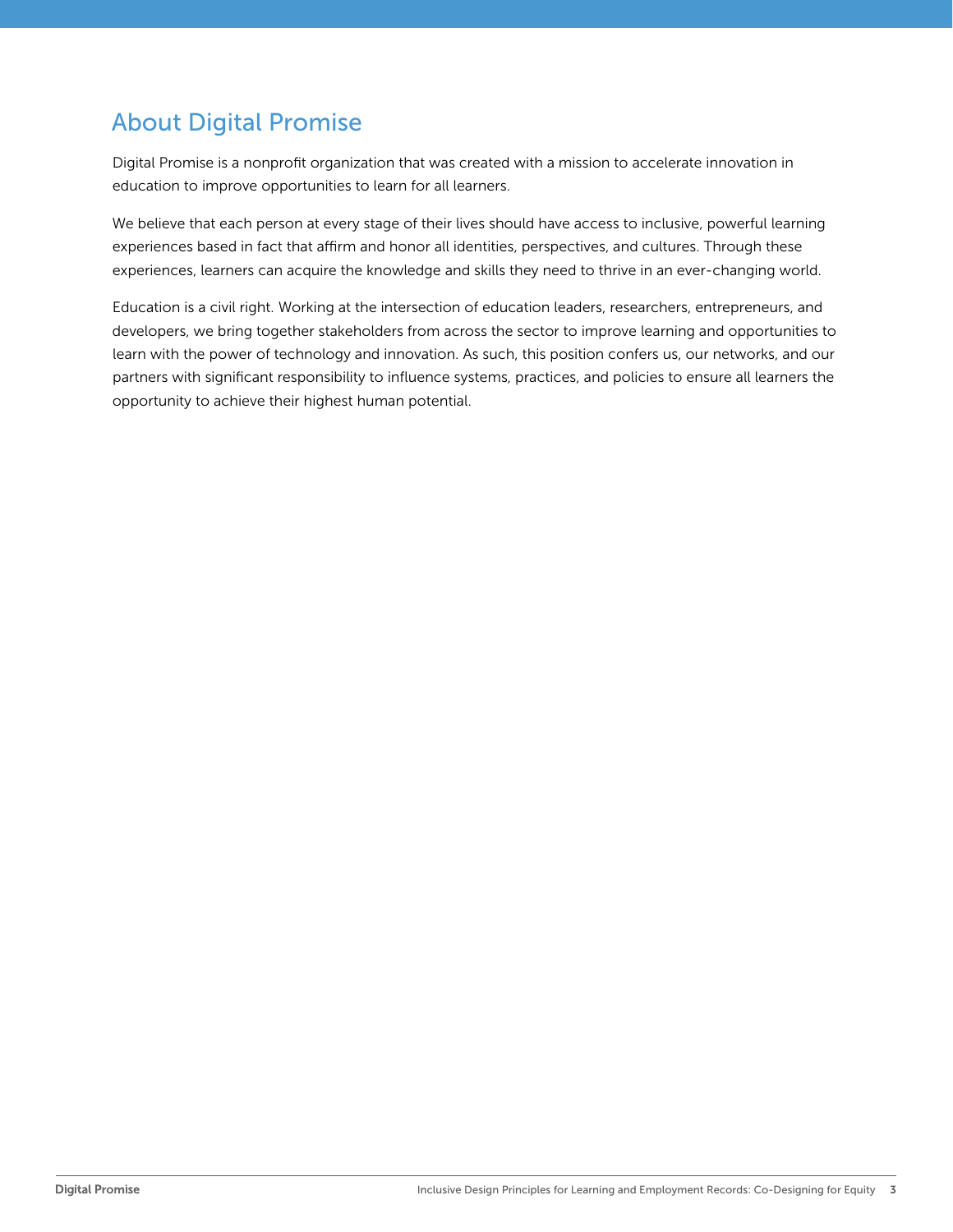# Table of Contents

# Suggested Citation

Cacicio, S., Tinsley, B., Miller, A., & Luke Luna C. (2022, April). *Inclusive design principles for learning and employment records: Co-designing for equity.* Digital Promise. <https://doi.org/10.51388/20.500.12265/154>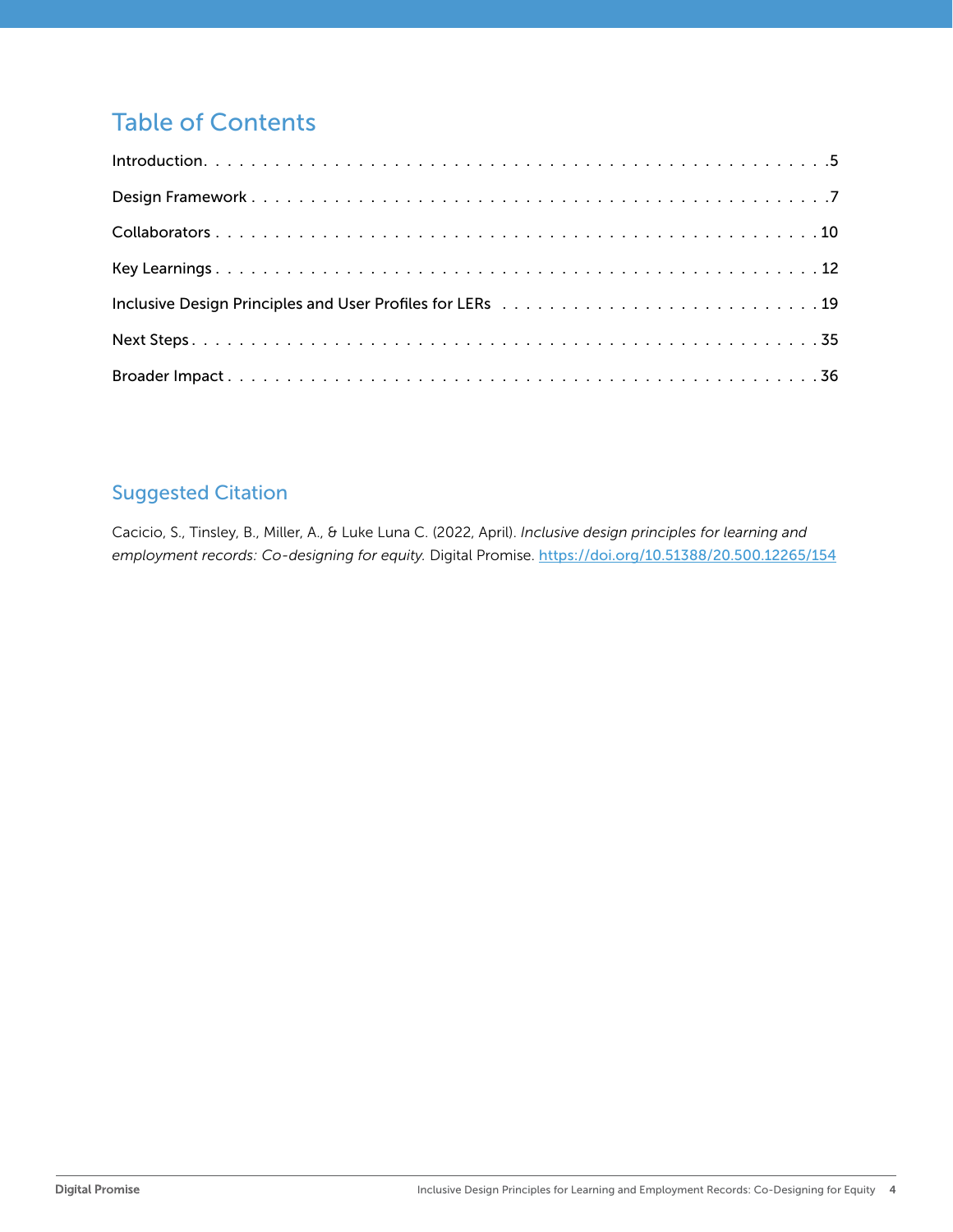# <span id="page-4-0"></span>Introduction

Today, leaders in government, education, and industry are developing new, digitally-mediated ways to capture, document, and verify skills and competencies of employees with technology-based solutions, such as Learning and Employment Records (LERs). LERs are comprehensive digital records of an individual's skills, competencies, credentials, and employment history that may present a more complete picture of education and work experiences. They have the ability to strengthen or reinvent resumes by including verifiable and immutable data about an individual's experience, achievements, and capabilities. Ideally, this information is updated over time and is interoperable across data systems.

LERs could better connect individuals to education and career opportunities in the skill-based future of [learning and work](https://www.economicmodeling.com/wp-content/uploads/2021/08/Skills-Required-EBG.pdf).<sup>[1](#page-36-0)</sup> They could be used to increase learner agency in tracking their skills and mitigate biases in employer hiring and promotion practices.<sup>[2](#page-36-0)</sup> But like many new technologies, LERs also pose a threat to equity. If designed without the inclusion of individuals who are most marginalized in the workforce— particularly Black and Latina women who are overrepresented in low-wage jobs<sup>[3](#page-36-0)</sup>—they could reproduce existing inequities in the talent pipeline or introduce new ones. $4$ 

There is an immediate need to address inequities in our education and workforce systems. For example, retail is the second largest industry for Black employment in the United States. Black workers make up [11%](http://www.demos.org/sites/default/files/publications/The%20Retail%20Race%20Divide%20Report.pdf) of the retail labor force but just 6% of managers.<sup>[5](#page-36-0)</sup> As Hanleybrown et al. (2020) makes clear in <u>Advancing</u> [Frontline Employees of Color](https://www.fsg.org/resource/advancing-frontline-employees-color/#:~:text=Advancing%20Frontline%20Employees%20of%20Color%2C%20written%20in%20partnership%20with%20PolicyLink,feel%20valued%20and%20can%20thrive.), racial equity efforts in the workplace need to go beyond traditional diversity, equity, and inclusion training.<sup>[6](#page-36-0)</sup>

Increasingly, employers and education providers are exploring ways to create more equitable, skills-based hiring and training practices. LERs could be used to support this shift as well as verify on-the-job skills training for current and prospective employees, but the design of these solutions matters. As more LERs enter the market, we must learn to recognize design processes that are "structured in ways that make it impossible to see, engage with, account for, or attempt to remedy the unequal distribution of benefits and burdens they reproduce" (Costanza-Chock, 2020).<sup>[7](#page-36-0)</sup>

Digital Promise collaborated with workers in frontline sectors along with leaders in higher education, design, and technology to explore how LER technology could be used to promote greater equity across education and workforce systems. Drawing on our [Inclusive Innovation Model](https://digitalpromise.org/wp-content/uploads/2019/11/Designing-a-Process-for-Inclusive-Innovation.pdf), we engaged frontline workers, referred to as participant-advisors, in a series of design sessions to understand their perceptions of emerging LER technology and identify potential gaps in the design for developers. Participant-advisors expressed interest in the idea of LERs as a way to keep track of their information, communicate their skills more effectively, and connect to opportunities to grow their career. They also raised critical concerns for developers and other key stakeholders to consider, such as privacy, accessibility, inexperience with technology, and discrimination in the workplace. Throughout the process, we documented the stories and lived experiences of our participant-advisors who truly stand to gain from a more equitable, transparent, skills-based workforce system.

The result of this work is a set of **Inclusive Design Principles and user profiles for LERs** created for technology developers and issuers. These tools will serve to inform and motivate developers to take into account educational and career trajectories that may substantially differ from learners and/or workers for which they are typically designing. In efforts to influence development, we invite technology developers to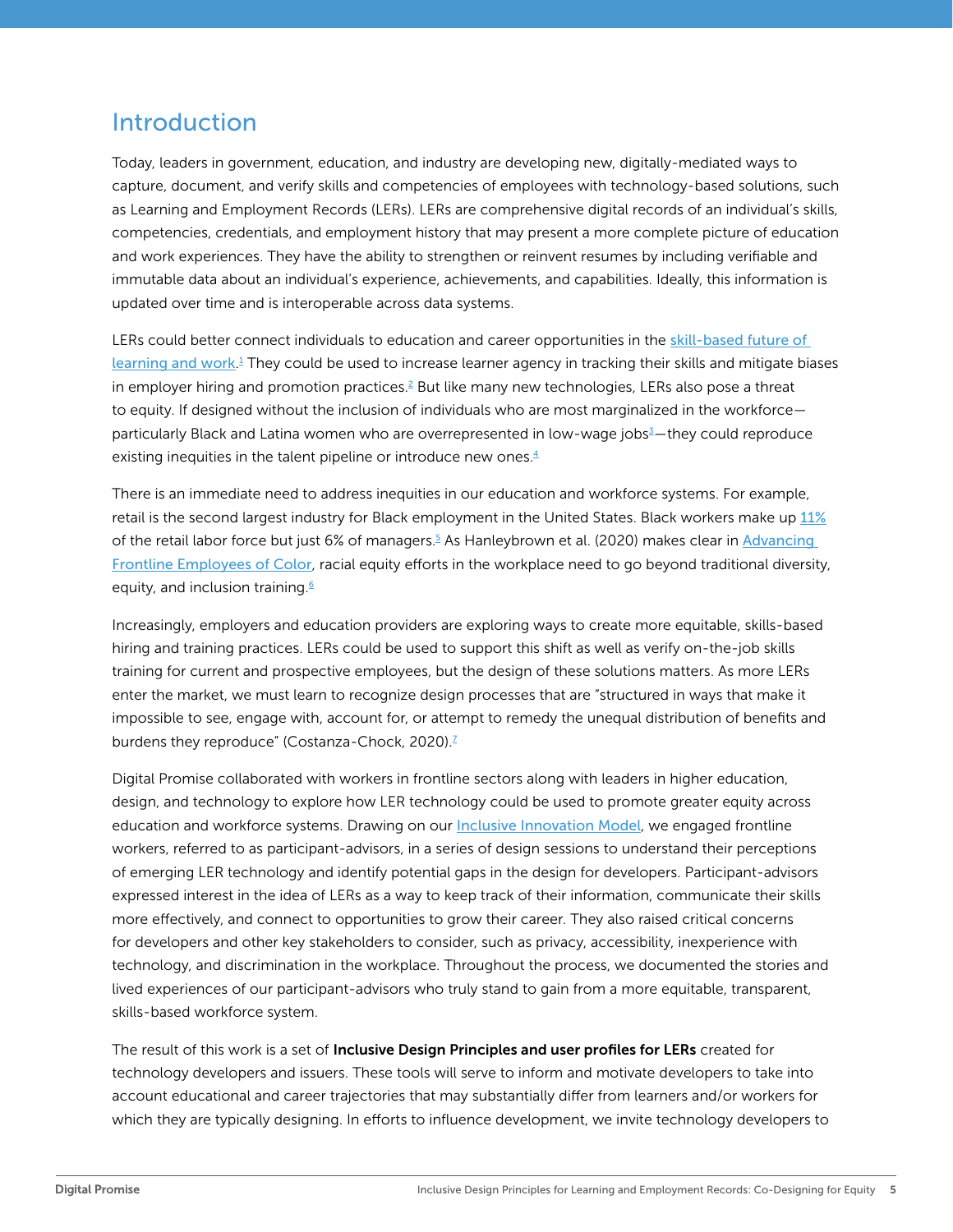<span id="page-5-0"></span>reflect on the principles and user profiles shared here and address potential gaps in their design related to equity, access, and inclusion. More broadly, we aim to engage education and training providers, employers, policymakers, nonprofit leaders, funders—and others exploring the integration and use of LER technology to consider what it will take to design tech-based solutions, such as LERs, for greater inclusion.

Our vision for this work is that LERs are developed to promote a more equitable, transparent, and skillsbased system with and for workers at every career stage. This vision is not possible without the substantive inclusion of workers in the design, implementation, and scaling of these technologies.<sup>[8](#page-36-0)</sup> This report outlines the process for creating Inclusive Design Principles and user profiles for LERs, as well as key learnings and implications for future work.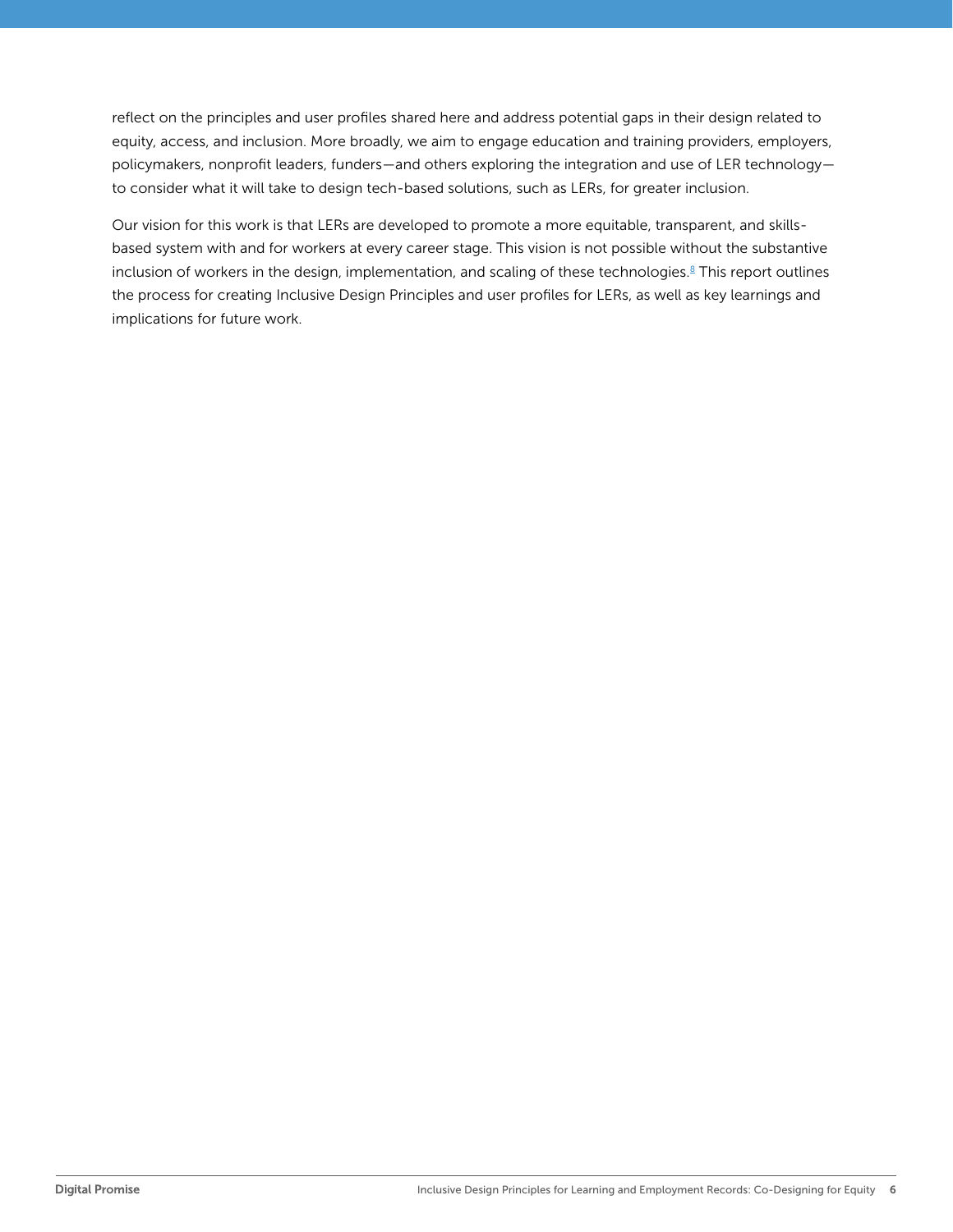# <span id="page-6-0"></span>Design Framework

The premise of Digital Promise's [Center for Inclusive Innovation](https://digitalpromise.org/inclusive-innovation/) is that existing research and development models for solving challenges in education often fail to meet the needs of the people they are designed to serve: historically marginalized populations, such as Black, Indigenous, and people of color (BIPOC), as well as people experiencing poverty. The power of Inclusive Innovation is that it does not simply invite marginalized voices and perspectives to the conversation; rather, it places them at the center of design, development, and implementation.

In collaboration with our design partners at Vantage Point Consulting, we held a series of rapid design cycles to generate principles and user profiles with approximately 30 entry- and mid-level workers from frontline sectors, prioritizing the participation of historically marginalized people in the U.S. workforce, including Black and Latina women. We then iterated on these tools with members of our Technical Work Group as well as three LER pilots affiliated with the [T3 Innovation Network](https://www.t3networkhub.org/)—emerging projects focused on developing use cases, harmonizing public-private data standards, and processes for sharing records between employers and education, training, military, or credentialing partners. We created opportunities to reflect on and examine the potential for biases in their design, with a focus on racial biases. In addition to design and iteration within the work group and pilots, we developed and conducted a survey to gather feedback on LER value and use from individuals in the broader learning and work ecosystem (i.e., workers, employers, and education providers). Based on our learning, we revised our design principles and user profiles.

# Inclusive Design

The purpose of our design sessions was to gain insight from workers in frontline sectors about their experiences in pursuing education, training, and employment opportunities. Specifically, we wanted to understand their perceptions on how LERs could be designed to help or harm workers. Sessions generated ideas for addressing issues of **accessibility** (i.e., language, digital skills and devices, and knowledge of the technology), discrimination (biases experienced in the job search and workplace, related to race, gender, age, immigration status, parenting status, work history, etc.), value (communicating skills, curating credentials, and connecting to life-sustaining opportunities), and use (data agency, control, sharing, and technical support).

Throughout the process, we documented the stories of individuals, which remained central to the design and iteration process. Facilitators from both Digital Promise and Vantage Point led the design sessions over several months. Participant-advisors, residing across multiple time zones, were divided into three cohorts, which met a total of three sessions on a bi-weekly basis via video conferencing. In an effort to remain

conscious and accommodating of the alternative work schedules of participantadvisors, one cohort met on Sunday afternoons. Participants who were unable to attend bi-weekly sessions participated in a subsequent fourth cohort. Those who may have missed a session were allotted the ability to provide feedback individually, as their schedule permitted.

*"The nature of [learners] being able to tell their own stories in real time as their goals, skills, and the labor market evolves … this opens doors for developers to create products that speak to the realities of a complex, dynamic world."* 

*— Taylor Kendal, President, Learning Economy Foundation*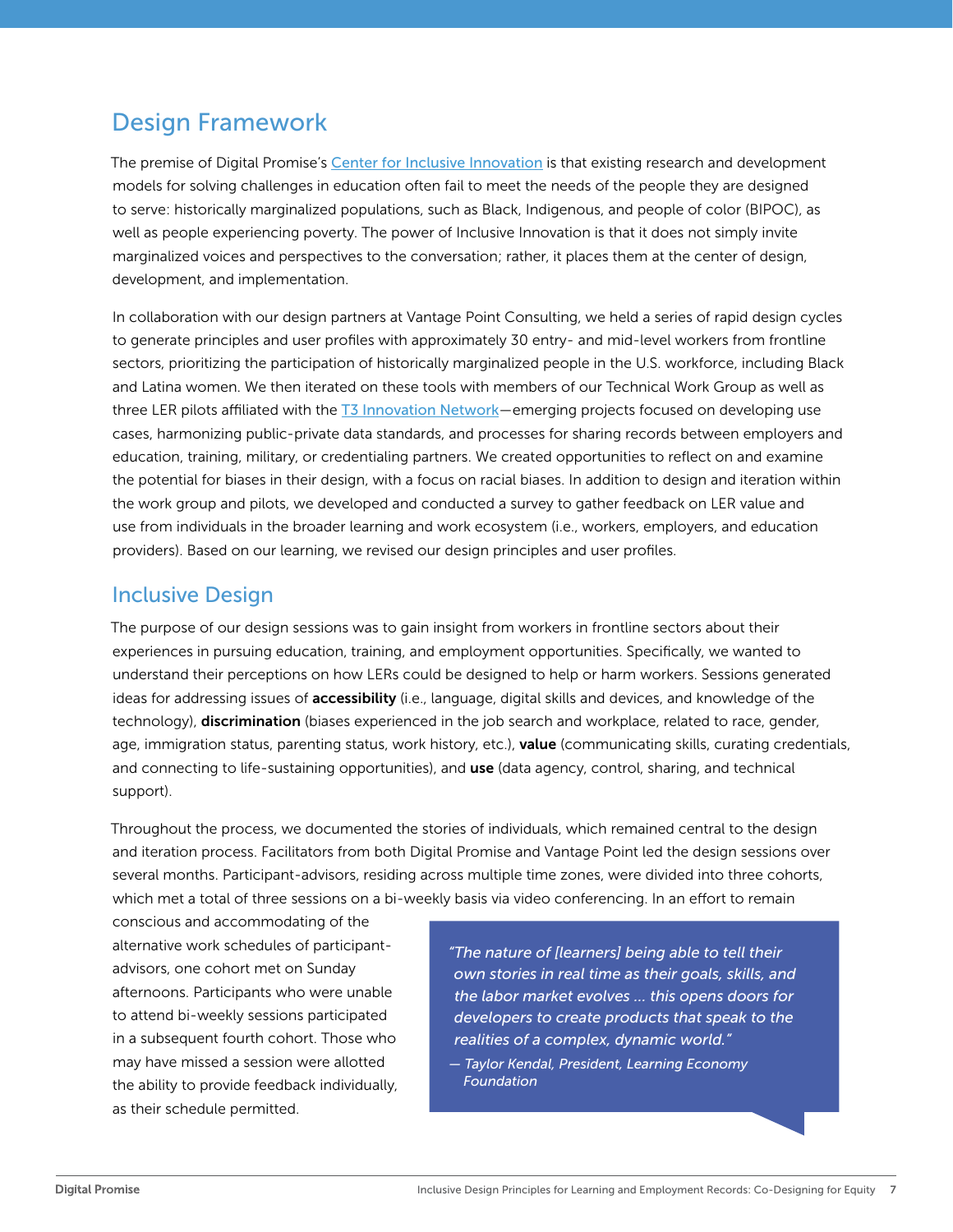During design sessions, we were intentional about creating a space where participants felt safe to share the successes and struggles of their employment history by being 1) laid back, 2) inclusive, and 3) facilitating collective ownership. Accordingly, we made efforts to have a relaxed environment, ensuring that participants were open to comfortably share positive and negative experiences, as well as relay narratives that might be contrary to those of others. Though discussion topics were important and sensitive, attempts were made to create a fun and affirming environment. To promote *inclusivity*, facilitators validated and celebrated various opinions and experiences, as well as adapted sessions to the information that was shared within and across sessions. This practice also lent to the sense of *collective ownership* by remaining adaptive and ensuring that participants felt as if they were contributing to the creation/design process, instead of *subjects*.

*"Design spaces often have little input for the products designed 'for' workers. To get a product that serves the needs of frontline workers, they have to be part of the conversation. Making the shift from being designed 'for' to being developed 'with'—that is the way to get to more impactful products."* 

*— Malliron Hodge, Inclusive Design Consultant and Co-Facilitator*

In an effort to adhere to the notion of equitable pay, we compensated participant-advisors at the same rate that we compensate other consultants with whom we collaborate. In accordance with standard rates, participant-advisors received \$200 per session.

### **Iteration**

Based on our learning from sessions with participant-advisors, we drafted a set of Inclusive Design Principles and user profiles from LERs. We collaborated with members of our Technical Work Group and LER pilot partners to review and revise several drafts with the goal of making worker-led recommendations actionable for developers. We provided reasoning to support each principle based on participant-advisors' experiences as well as relevant research and development efforts in LER technology. The Technical Work Group met regularly and provided collaborative (over Zoom) and asynchronous feedback on multiple sets of drafted items. The Technical Work Group advised on framing the principles and made critical connections to LER technology infrastructure and data standards to ensure more effective application. Subsequently, we administered the survey to gather broader perspectives on potential design to mitigate experienced biases in education and workforce systems. Finally, we revised the Inclusive Design Principles and user profiles for LERs.

### Evaluation

In an effort to further validate findings from design sessions as well as solicit additional stakeholder perspectives, we surveyed a broader sample population of workers, employers, and educational providers concerning their perspectives on potential LER value and potential methods of implementation. To analyze survey results, several Chi-Square Tests of Independence were conducted via SPSS, a statistical analysis software, to assess the relationships between demographic variables, such as race/ethnicity and experiences of discrimination while at work as well as gender and experiences of discrimination while at work. Across the design sessions and survey, an important aspect of feedback that we sought to consider were the challenges that users may deem possible as a result of the design and implementation of this new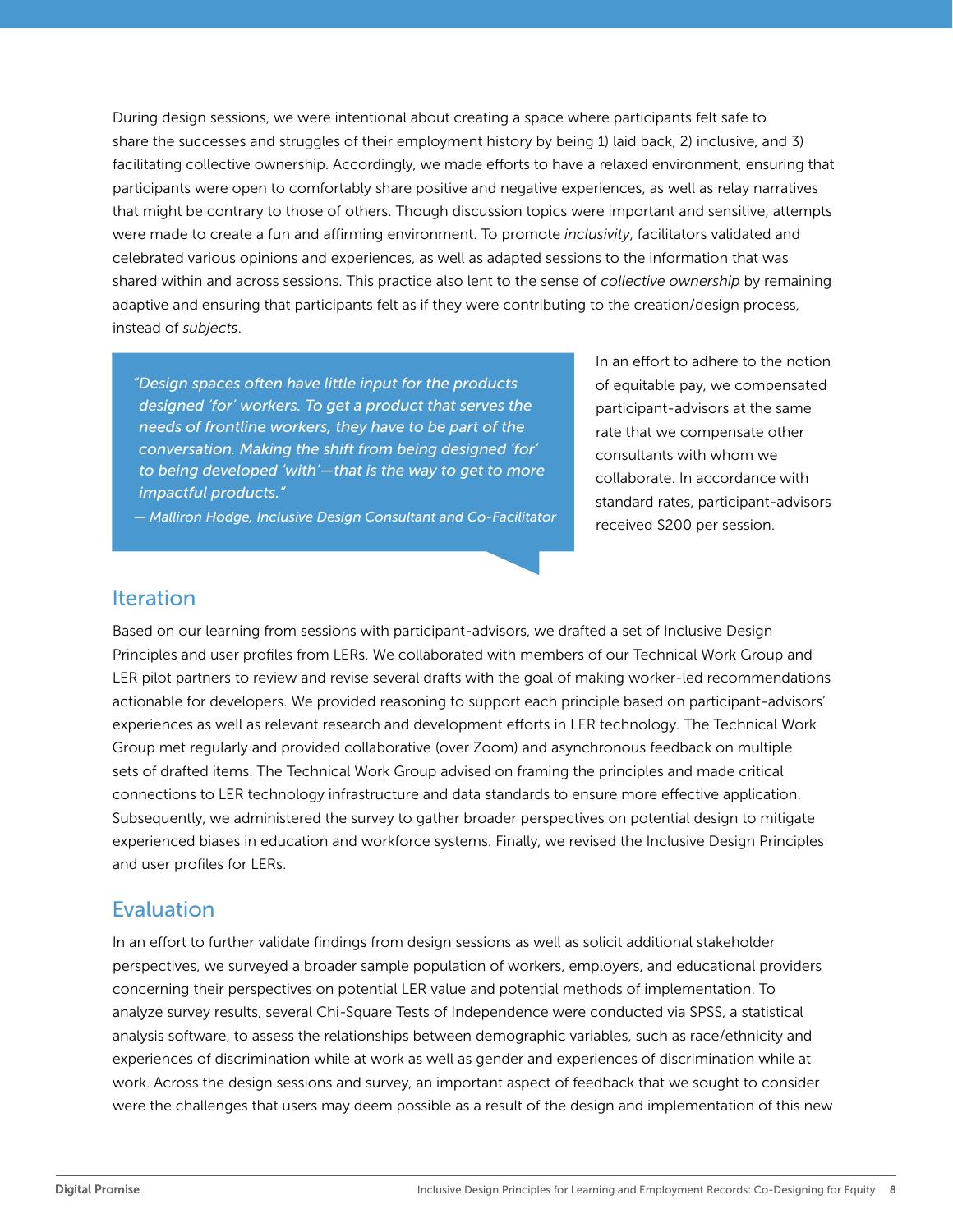technology. Given their lived experiences, garnering the input of workers and taking into consideration potential methods of mitigating the replication of their past negative encounters was pivotal to assessing the potential benefits. Importantly, understanding these lived experiences can assist in locating *gaps* in awareness that designers may have, given that their education and career trajectories may be significantly different than users for which they are designing.

# Communication

In addition to creating the LER Inclusive Design Principles and user profiles, Digital Promise produced a video featuring frontline workers from the design sessions to tell their own stories. In a series of informal interviews, workers conveyed their genuine concerns as well as their visions for themselves and others who may stand to benefit—or not benefit—by the implementation of such technology. This [video](https://www.youtube.com/watch?v=_nWjPj0Boic) informs prospective LER end users about the potential value of this technology if developed and leveraged equitably. This report and several presentations are also part of the comprehensive communications campaign intended to raise awareness about the need for equitable LER design.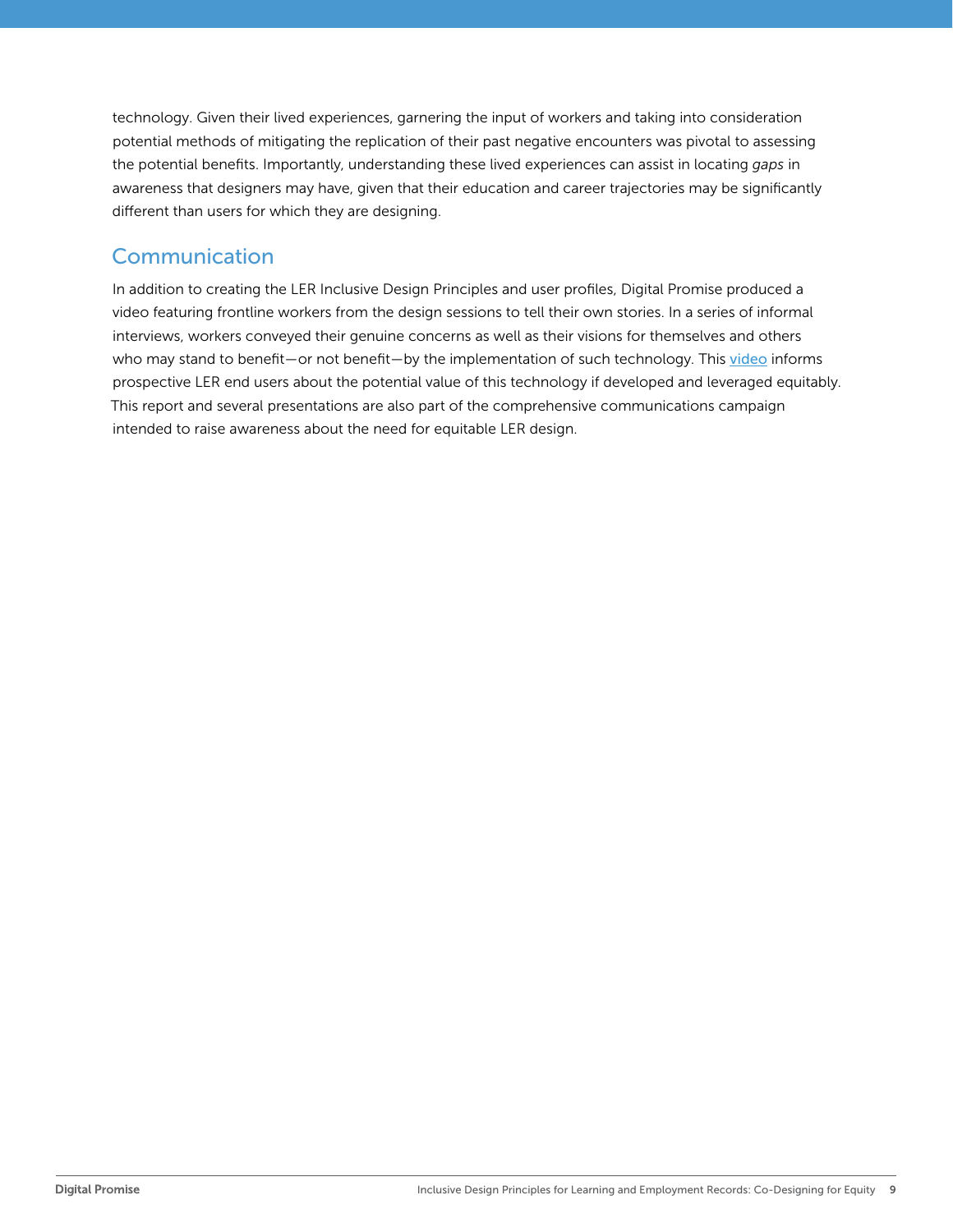# <span id="page-9-0"></span>**Collaborators**

Digital Promise believes in the power of technology to advance equity and social mobility. In line with our Inclusive Innovation approach, we partnered with key stakeholders in the LER ecosystem to co-generate the Inclusive Design Principles for LERs and user profiles, including workers in frontline sectors, recruitment partners, design partners, technical advisors, and critical networks in the learning and work ecosystem.

### **Workers**

We prioritized the recruitment of entry- and mid-level workers in frontline roles who are most impacted by job instability, displacement, or workforce disruptions, such as the COVID-19 pandemic. This includes Black, Latina/o, Indigenous, and immigrant workers, women, and those with a high school diploma or less.<sup>[9](#page-36-0)</sup> We partnered with several organizations to reach individuals in industries such as retail, restaurants, hospitality, healthcare, and manufacturing. These organizations are described below as recruitment partners.

Design participants included a total of 27 workers, a group predominantly composed of women of color 18–45 years old working in retail, hospitality, and food service. Approximately half of the participants worked full-time, and 44% worked two or more jobs. The overwhelming majority of participants reported earning between \$10,000–40,000 annually (48%) or less than \$10,000 annually (37%). Many participants were not comfortable with Zoom and interactive platforms, such as [Google Jamboard](https://workspace.google.com/products/jamboard/), for design sessions, and 11% reported no computer access, reflective of larger [digital access divides](https://digitalus.org/) in the U.S.<sup>[10](#page-36-0)</sup> These participants joined sessions by phone in groups or individually. Finally, most participants reported updating their resume or credentials only when looking to apply to another position.

### Recruitment Partners

A critical piece of this work was to generate buy-in and participation among workers. To start, we did not assume that individuals would want to participate in inclusive design or trust that their feedback would be valued and utilized to promote greater equity. For this reason, we partnered with several trusted organizations that provide direct services to adults to support recruitment efforts, including the following:

[Center for the Future of Arizona](https://www.arizonafuture.org/) (CFA) is a nonprofit, nonpartisan organization that brings Arizonans together to create a stronger and brighter future for our state. In partnership with major retail employers, CFA's workforce development programs combine education, training, and support systems to strengthen Arizona's workforce, advance innovative employment practices, and help workers develop skills that will benefit them throughout their careers.

[Generation USA](https://usa.generation.org/about/) is a national organization dedicated to transforming education to employment systems to prepare, place, and support people into life-changing careers that would otherwise be inaccessible. Their approach includes a rapid launch process, bootcamp-style training and placement, and individualized education plans with resources and support for unemployed individuals, including returning citizens.

[NOVAworks](https://novaworks.org/about/novaworks/overview) is a nonprofit, federally funded employment and training agency that provides customerfocused workforce development services. They work closely with local businesses, educators, and job seekers to ensure that programs provide opportunities that build the knowledge, skills, and attitudes necessary to address the workforce needs of Silicon Valley.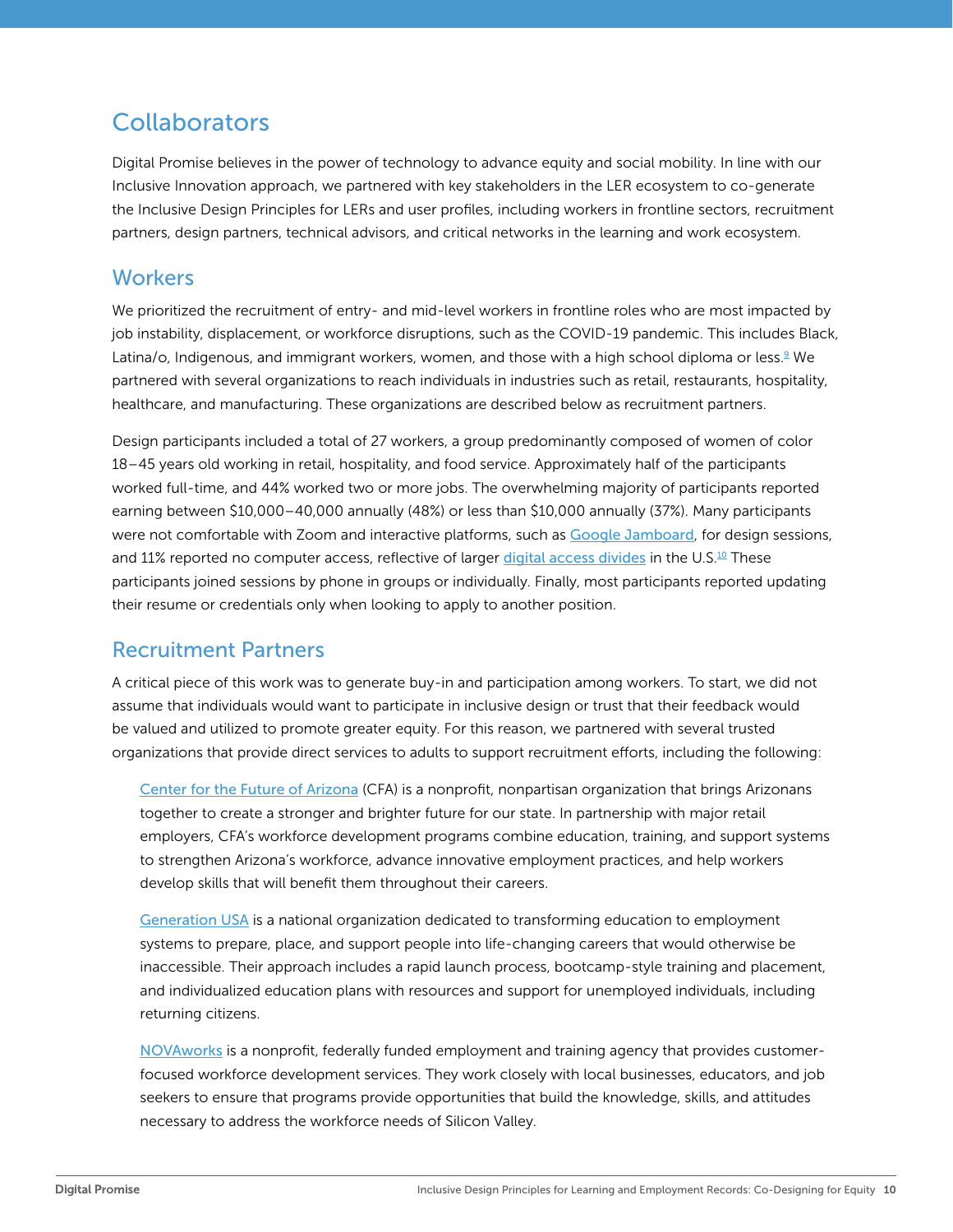<span id="page-10-0"></span>[UnidosUS](https://www.unidosus.org/) is the largest Latino civil rights organization in the United States. They lead research, policy analysis, and state and national advocacy efforts, as well as program work in communities nationwide through a network of nearly [300 affiliates](https://www.unidosus.org/about/affiliates/) across the country.

# Design Partners

The Digital Promise Inclusive Innovation Team partnered with [Vantage Point Consulting](https://www.vantagepoint-inc.com/who-we-are) to co-develop an inclusive design paradigm specifically for this project. Vantage Point works with collaborative partners across industry, education, government, and nonprofit sectors to remove barriers to career and education access and advancement through design, data, and technology. Sessions were co-created and facilitated by Digital Promise and Vantage Point lead designers.

# Technical Work Group

Digital Promise established a Technical Work Group to leverage expertise in human-centered design, racial bias in education technology and AI, <u>[Blockchain and other distributed ledger technologies](https://www.acenet.edu/Documents/Education-Blockchain-Initiative-Final-Report.pdf),<sup>[11](#page-36-0)</sup> digital</u> badging and certification, [higher education and workforce systems](https://www.acenet.edu/Documents/ACE-Education-Blockchain-Initiative-Connected-Impact-June2020.pdf),<sup>[12](#page-36-0)</sup> and research and communications. Key activities included: supporting with ongoing data analysis to review emergent themes and co-generate preliminary design principles for LERs and user profiles based on participant-advisors' design sessions; coestablishing equity agreements to examine our individual roles in mitigating racial biases in LER technology; working with pilots involved in U.S. Chamber of Commerce Foundation's T3 Innovation Network as described below; providing expertise on decentralized technologies, open standards visibility, and alignment, and challenging the ways that LER technology may reflect and reinforce systemic biases against workers. We met regularly to affirm our shared commitment to equity in inclusive LER design, adoption, and use, prioritizing racial and gender equity.

# T3 Innovation Network and LER Pilots

We aimed to ground this work in existing efforts to advance equity and transparency. For this reason, we partnered with members of The U.S. Chamber of Commerce Foundation's [T3 Innovation Network](https://www.t3networkhub.org/) to learn about and connect to several LER pilot projects. The T3 Innovation Network consists of more than 500 organizations exploring the emerging technologies and standards in the talent marketplace to create more equitable and effective learning and career pathways. The T3 Network is supporting the scalable pilot testing of dozens of LER pilot teams and more than 50 organizations nationwide engaging in the LER Resource Hub. To explore opportunities to make real-time design decisions, technical adjustments, and reflections based on learnings, we engaged three LER pilots across the network: The Lifelong Learner Project powered by Teachers, North Dakota Learning and Employment Record, and Lifelong Learning Initiatives at Johns Hopkins University.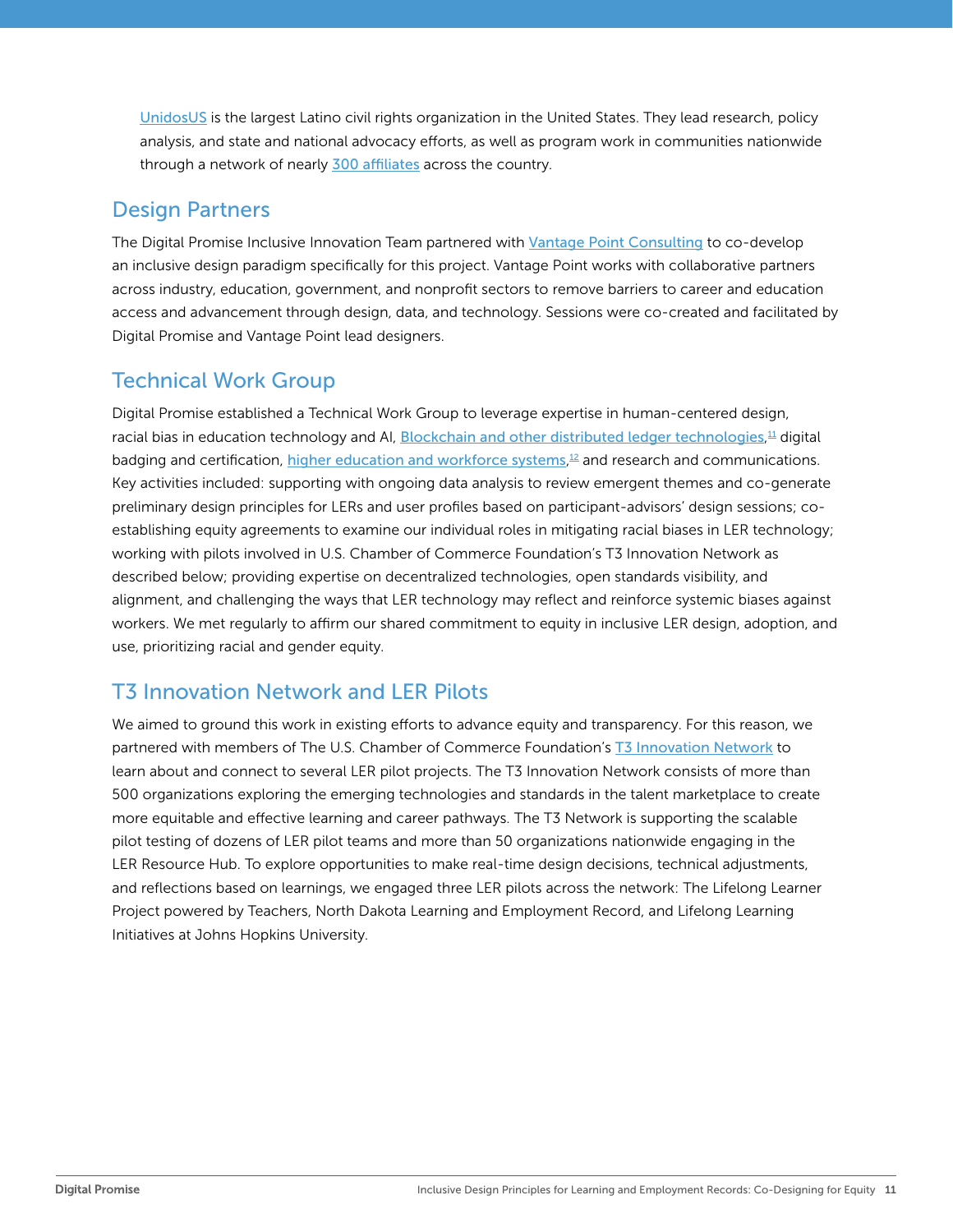# <span id="page-11-0"></span>Key Learnings

### Design Sessions

Design sessions proved to be an extremely valuable means of soliciting information from participantadvisors. Actively creating a space in which participants understood that the perspectives they were sharing were both valuable to the design process—and that they were safe in doing so—was pivotal in this process. This was gauged by participants' willingness to consistently and openly share sensitive experiences. The initial design session for most participants included several exercises during which they participated in creating a collective vision that incorporated multiple career pathways. It was clear that participants were knowledgeable of their respective industry sectors and had adopted a range of skill sets that showcased creativity, marketing, customer engagement, and empathy.

*"It's essential to include the communities you build for during the design and development phases of*  any product. This ensures that their perspectives and concerns influence not only the development *of a product, but also the objectives it strives to achieve—to ensure the technology is truly built for their benefit. In order for LERs to effectively empower a diverse set of working people, we needed to develop with working people, hear their challenges, understand their goals, and incorporate their feedback in many stages of the project."* 

#### *— Nidhi Hebbar, co-founder, The EdTech Equity Project*

Participant-advisors expressed that their job titles did not fully capture the breadth of experiences and skills that they developed. This was evidenced by the facilitated exercises, during which participant-advisors shared the varying perspectives that others in their social circles have of their job roles. These collective efforts resulted in the building of relationships and an establishment of trust among cohort members and facilitators.

Recording, transcribing, and analyzing the design sessions yielded five key themes:

- a) needs and challenges that arise during application processes and employment,
- b)experiences of biases and discrimination,
- c) use of digital platforms to assist in locating employment and organization credentials,
- d) concerns regarding presentation of information, and
- e) recommendations for LER development.

Capturing these stories and experiences while co-developing and revising the Inclusive Design Principles and user profiles for LERs facilitated a direct line of communication between participantadvisors and technical advisors as well as LER pilot programs.

*"LERs must be easy to use, composable into a data-driven story, and allow the users to tell their story in a way that expresses their best selves. LER pilots represent the iterative attempts to meet these essential user requirements because the marketplace user experience always trumps technology."* 

*— Phillip Long, LER network facilitator, T3 Innovation Network*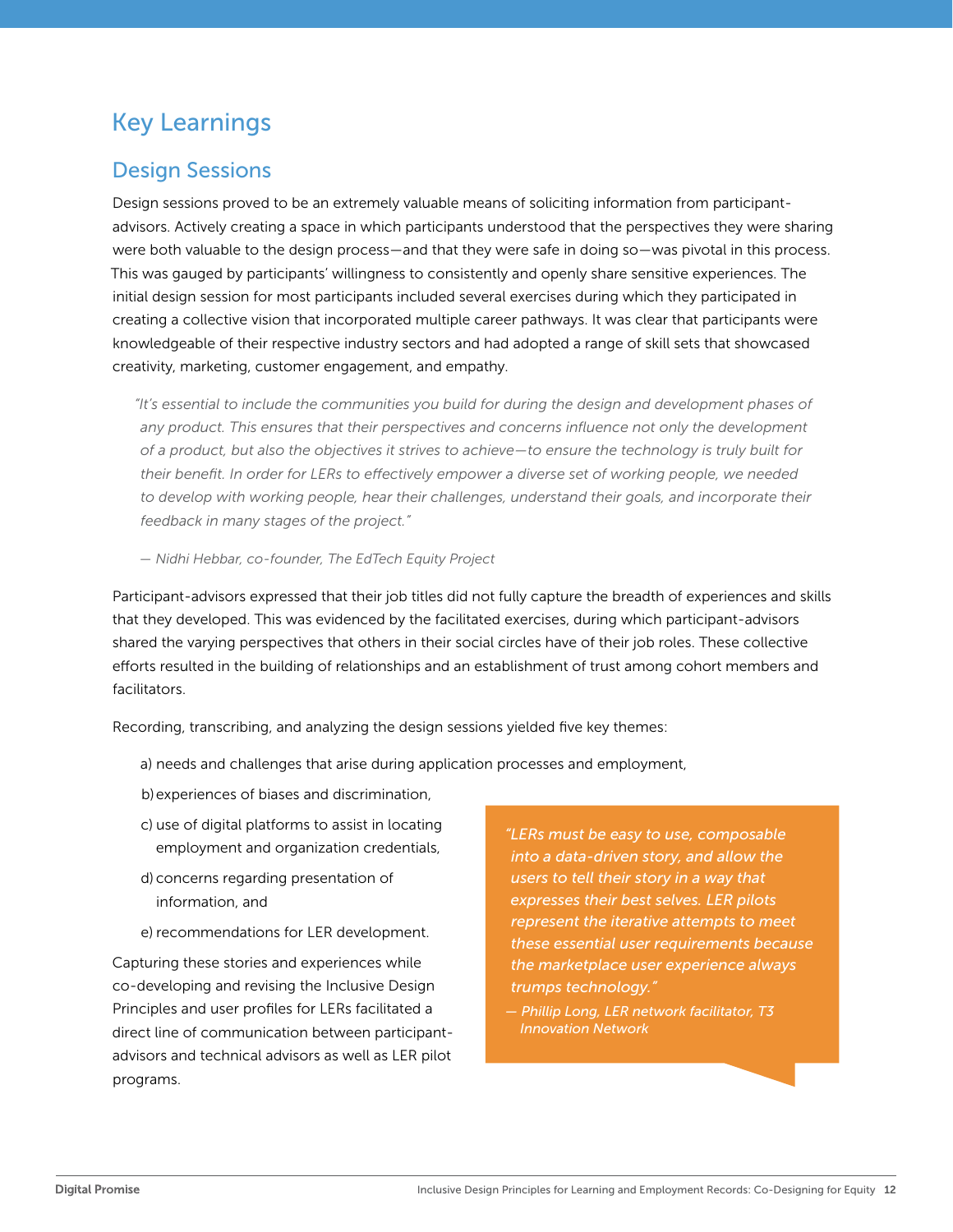### Survey

In order to better understand the perspectives of broader populations, we conducted a general survey to a wider audience, which included frontline workers. For each survey question, participants were permitted to check all available response options. Participants also had the option of watching a brief [video](https://www.youtube.com/watch?v=N_o3TKsyvkI&t=2s) embedded on the front page of the survey about LERs, produced by the U.S. Chamber of Commerce Foundation, in the event that they were unfamiliar with the topic.

### **Participants**

The sample included 315 valid respondents, of which 299 were within the United States and 16 indicated that they were outside of the U.S. Approximately 48.1% identified as women, and 49.4% identified as men. One respondent identified as 'non-binary,' while 7 respondents indicated that they would rather not respond to the question. Participants ranged in ages 18–25 (8.4%), 26–35 (38.3%), 36–45 (32.5%), 46–55 (14.5%), 56–65 (5.5%), 66–75 (1%). Approximately 49.2% of respondents were BIPOC, while 46% identified as White.



Table 1. Highest Level of Education for Survey Respondents (N=310 Respondents)

Approximately 56.1% indicated that they were an educator, administrator, or specialist in the field of education who provides, tracks, or evaluates credentials of students/earners/program participants, while 21.9% indicated that they were an employer (e.g., hiring manager or HR specialist) who is responsible for reviewing, tracking, or assessing credentials of applicants or potential workers for an employing organization/ intuition/company. The remaining 21.9% of respondents were workers who did not identify themselves as employers or education providers.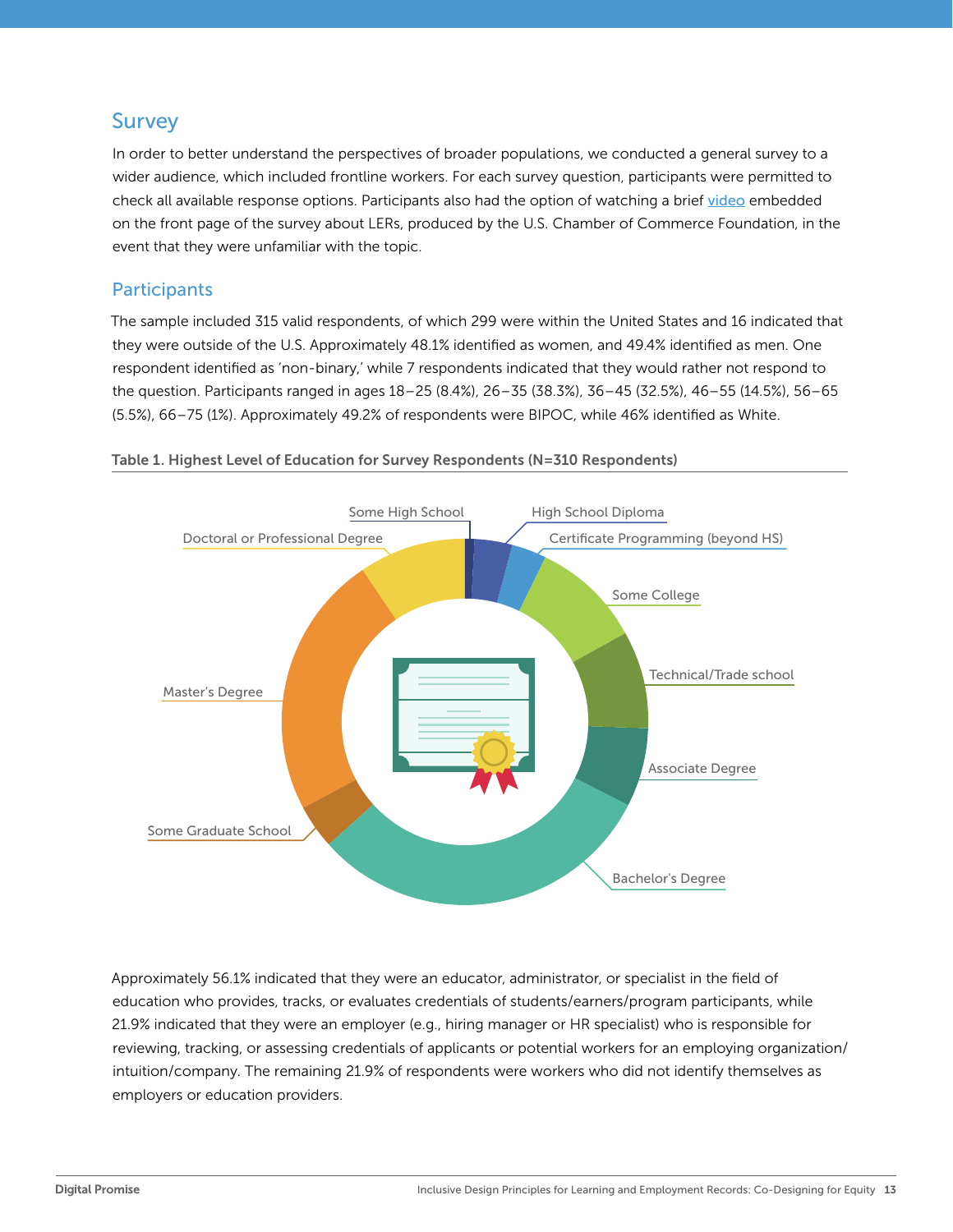Approximately 71% of respondents indicated that they were familiar with LERs. Participants were subsequently prompted, "Based on your previous experience using electronic learning and employment records, please briefly share your thoughts about which aspects make you feel uncomfortable." The majority of respondents indicated that they believed that too much information could potentially be seen by other organizations.

# Design Sessions and Survey Results

### Needs and Challenges

*Design Sessions.* In the design sessions, several participant-advisors indicated that they were unsure of how to present the skills that they have previously learned, while others expressed a desire to learn additional skills in order to obtain the career path that they want to pursue. Furthermore, some participants recognized a need to improve their communication skills.

*Survey.* Approximately 41.7% of respondents indicated that the idea of using LERs was uncomfortable because they believed that too much of their information may be seen by other organizations, whereas approximately 27.4% of respondents indicated that their information did not seem easy to organize.



In addition, analysis of gender differences found that men indicated that they were less likely than women to effectively relay their social skills  $(X2 (2, N = 310) = 11.84, p < .003)$  and communication skills  $(X2 (2, N =$  $310$ ) = 7.69, p < .02).

### Biases and Discrimination

*Design Sessions.* Notably, participant-advisors communicated a range of experiences in which they had encountered multiple forms of bias and discrimination. These experiences included biases based on language, race/ethnicity, having a name of a different ethnicity, as well as age (i.e., being perceived as "too young" or "too old").

*Survey.* Approximately 23.9% of participants indicated that during the application and/or interview processes, they believed that they had endured various types of discrimination because of their education levels. Approximately 20.6% indicated that they experienced discrimination due to their gender, while 20% indicated that they experienced bias due to their race/ethnicity while applying. These occurrences highlight the need for LER platforms to attempt to mitigate such events from happening.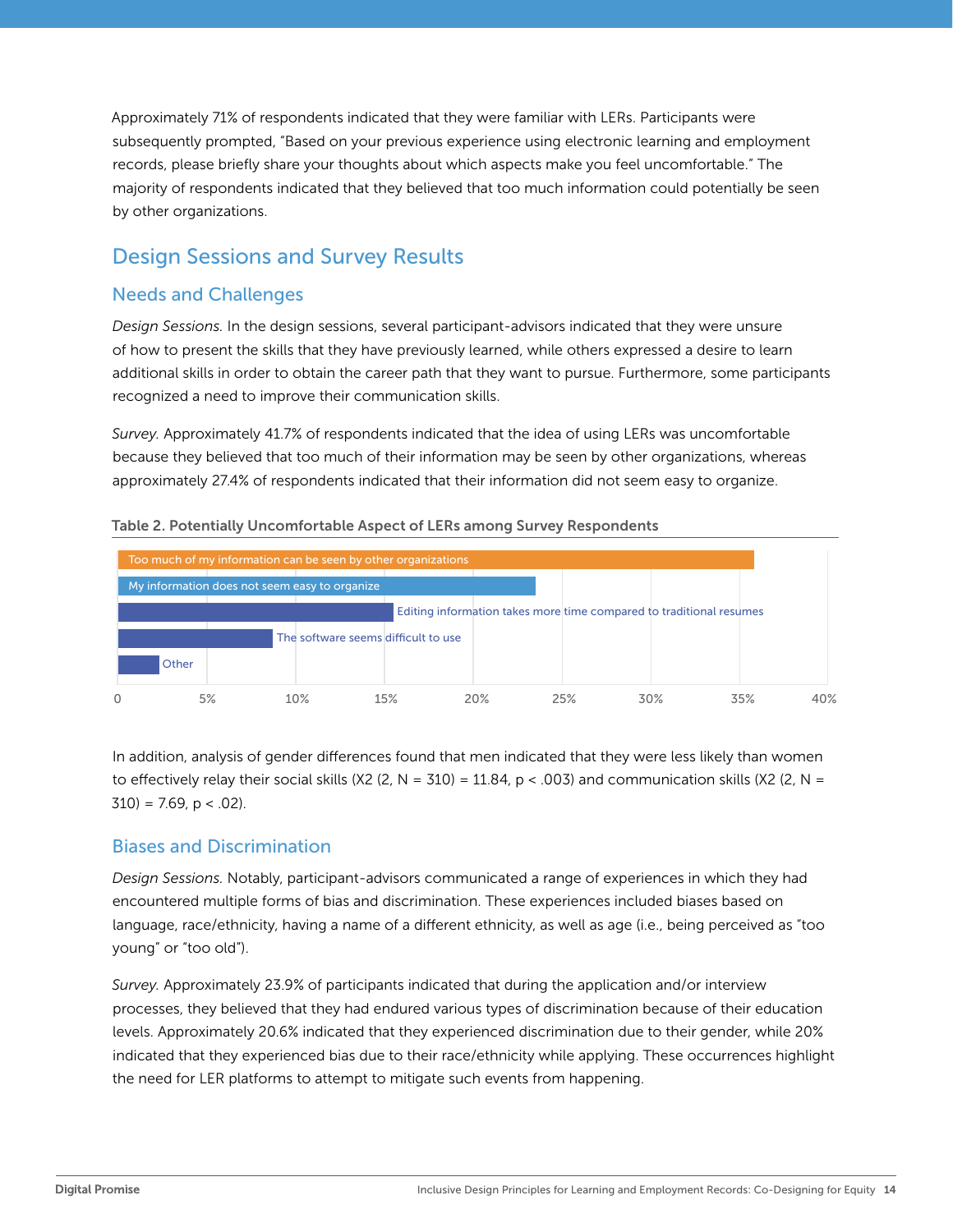Table 3. Experiences of Discrimination During Application Processes among Survey Respondents



In addition, 22.9% of survey respondents also indicated that they had experienced discrimination based on race/ethnicity while at work. Approximately 21% indicated that they have been discriminated against based on physical appearance, while 20.6% indicated that they had experienced discriminatory treatment due to their gender or sex.

BIPOC respondents (n=155) were compared to White respondents (n=145). The difference between these groups was significant,  $X2$  (1, N = 300) = 14.28, p = .001, affirming that BIPOC respondents were more likely to indicate having experienced an incident of racial discrimination.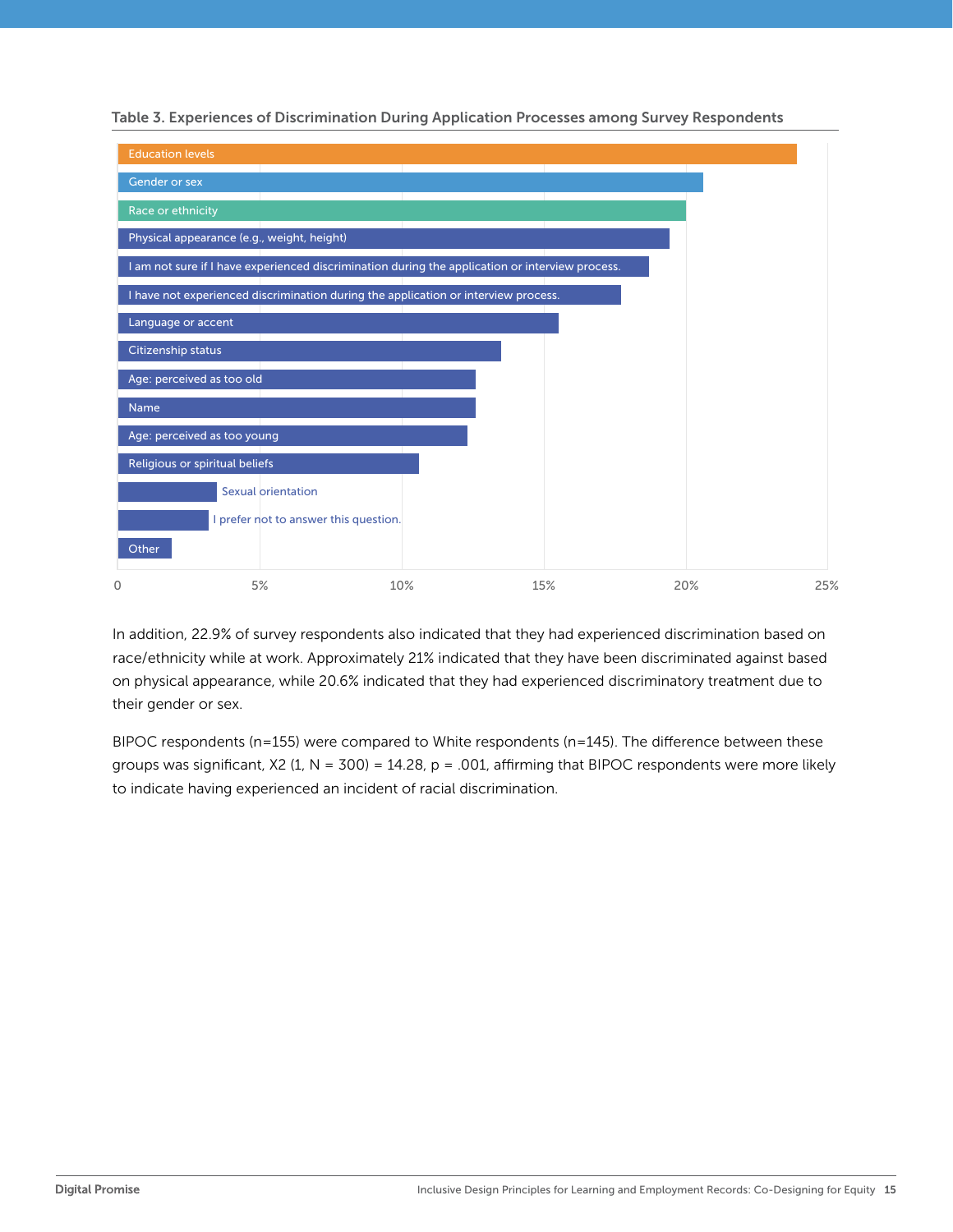<span id="page-15-0"></span>Table 4. Experiences of Discrimination While at Work among Survey Respondents



### Digital Tools and Platforms

*Design Sessions.* The use of digital platforms was a consistent topic of interest and concern for participantadvisors. Given the availability of various platforms, participants conveyed their use of Facebook, Glassdoor, Indeed, LinkedIn, and TikTok in accessing information or tips about jobs.

*Survey.* Respondents indicated that while approximately 38.4% use laptops or desktops to search for educational and job opportunities, 61% use a [mobile smartphone](https://www.pewresearch.org/internet/2015/04/01/chapter-two-usage-and-attitudes-toward-smartphones/#job%20seeking), tablet, or notebook to search for opportunities. This highlights the importance of LERs that are developed to function optimally with mobile devices for the [estimated 32 million](https://nces.ed.gov/pubs2018/2018161.pdf) individuals who do not readily have access to standard computers.<sup>[13](#page-36-0)</sup> While most respondents use newer devices, about 9.7% use devices that are between six and 10 years old, underscoring the need to develop LERs that are compatible with older devices. Participants indicated that while they predominantly used standard resumes (28.7%), LinkedIn, Indeed, and Glassdoor were also important means of tracking skills.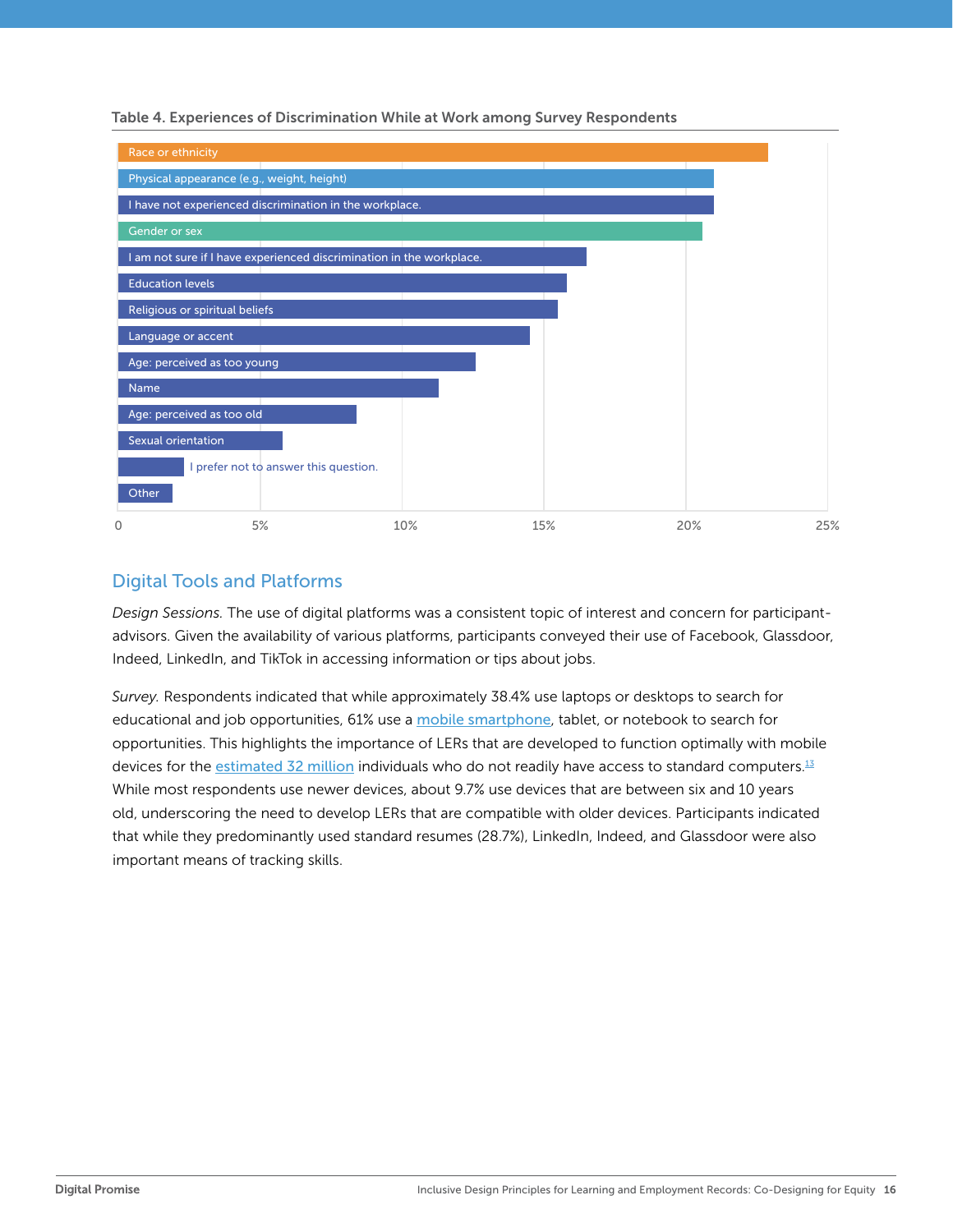

Table 5. Digital Platforms Used to Regularly Keep Track of Skills and Credentials among Survey Respondents

There is a significant relationship between race/ethnicity and digital tools used to keep track of skills and credentials. White respondents are more likely to use Glassdoor to keep track of skills and credentials,  $X^2$  (1, N = 300) = 6.08, p < .014.

### Presentation of Information

*Design Sessions.* Participant-advisors expressed a strong desire to be able to control the shared personal information that would exist on the LER platform.

*Survey.* Respondents indicated that they would most prefer to present their information experientially (32.9%) rather than the standard practice of relaying employment history chronologically (29%), while a significant number indicated that they would rather present their skills based on technical/job-specific skills (24.5%). In addition, many respondents noted that complex language use and technical jargon presented difficulty during the application process.





Relatedly, 31% of respondents noted that the greatest difficulty when applying for jobs was the inability to translate obtained skills from a previous job into language needed for another job. Explaining gaps of time between work experiences (24.2%) and educational experiences (20%) were also sources of difficulty for respondents.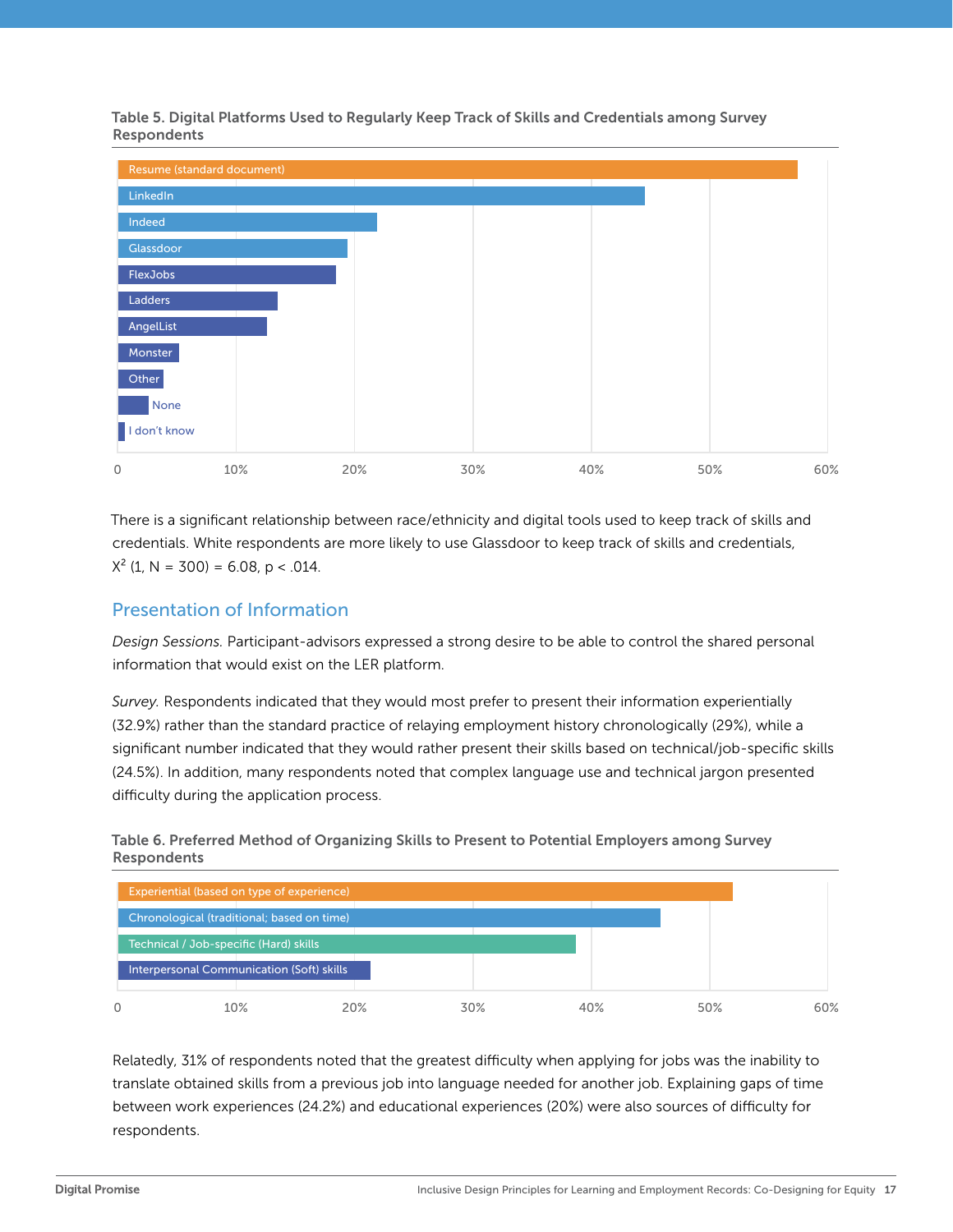

Table 7. Difficult Concepts to Explain to Potential Employers among Survey Respondents

### Recommendations

*Design Sessions.* Participant-advisors recommended a multitude of recommendations. They stressed the desire for LERs to be easy to use, particularly as it pertains to interoperability with preexisting, popular digital platforms. In addition, participants requested to be informed about the history and reputation of prospective educational institutions and potential organizations of employment.

*Survey.* Respondents affirmed, via open-ended responses, that among the greatest points of interests were ensuring ease of use (i.e., an ability to operate and navigate the technology), robust search features to effectively seek out information and opportunities, as well as programming that accurately links user skills to information about potential employers.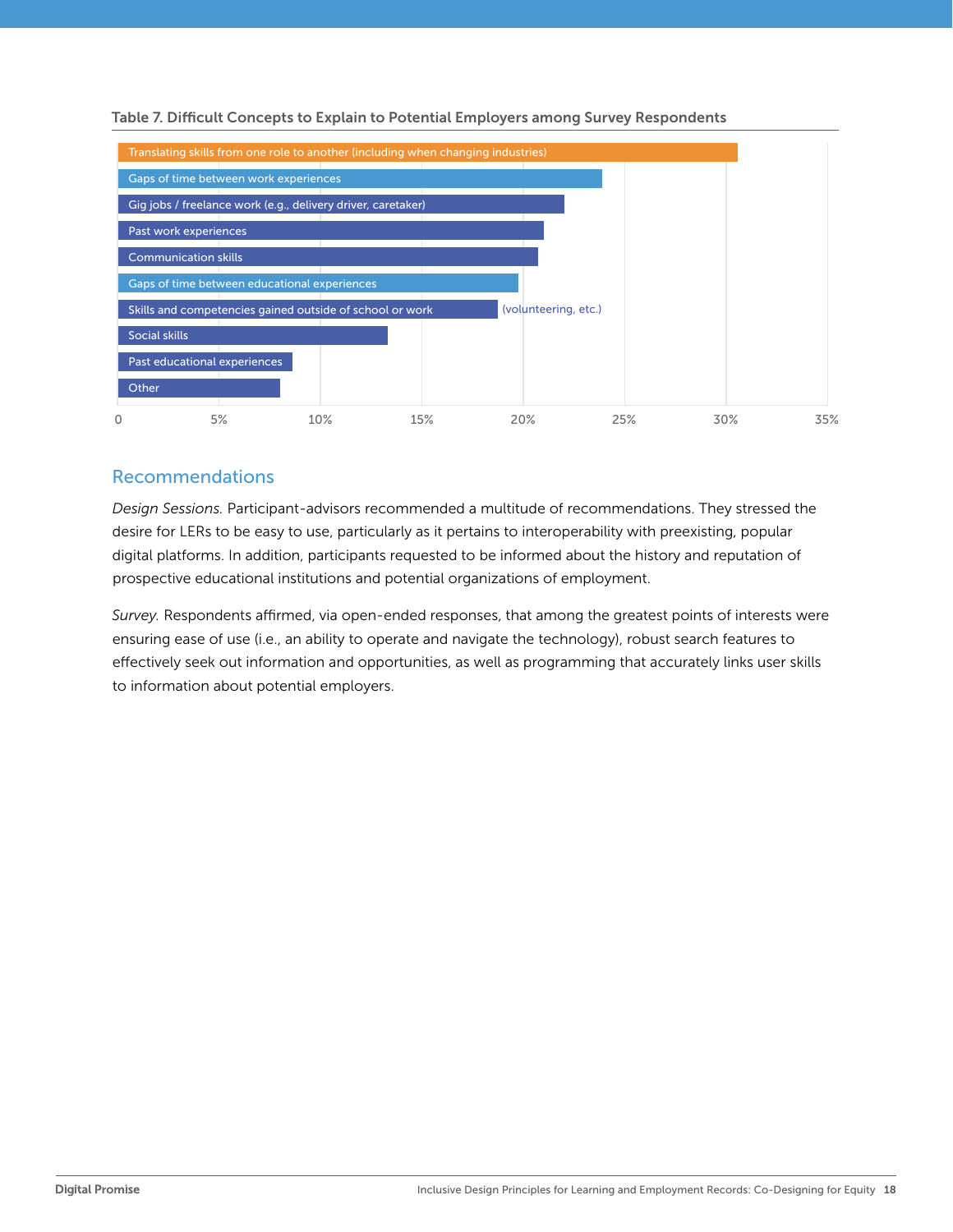# <span id="page-18-0"></span>Inclusive Design Principles and User Profiles for LERs

The purpose of the Inclusive Design Principles and user profiles for LERs is to provide insight into the lived work and learning experiences of workers who stand to gain the most from a more equitable, transparent, skills-based workforce system, particularly Black and Latina women who are often overrepresented in low-wage jobs.<sup>[14](#page-37-0)</sup> Throughout this project, we documented the stories of frontline workers at various stages in their careers, which remained central to the development and iteration of the principles.

We aim to motivate LER developers to actively reflect on the potential of their design to reduce or remove the biases described below. These principles may be used to identify potential gaps in knowledge in LER design and to more deeply consider issues of equity, access, discrimination, safety, privacy, accessibility, and usability for workers today. The Inclusive Design Principles for LERs should be used in tandem with the four user profiles outlined below.

### Inclusive Design Principles for LERs

### 1

Demonstrate evidence of skills and competencies in addition to work history.



- LER platforms should provide the opportunity for users to communicate skills and competencies they have acquired via various jobs and experiences over time.
- LER platforms should enable people to verify and certify skills developed as part of a dynamic learning journey.
- LER platforms should allow for credentials to be self-issued and endorsed by third parties.

*"I think we all undervalue ourselves so much. It's like, 'Why not me? Right? You can do that job. So, why not you?' I wish there was a better way, an easier way for us to value our skills and to know I might not do this professionally, but I know how to do this. And just because I didn't do it in a job doesn't mean that the experience isn't there."*

*— Hannah, mid-career Current Role: Nonprofit worker Experience in Sector(s): Retail, Food services*

LER platforms should provide the opportunity for end users to communicate skills and competencies they have acquired via various jobs and experiences over time. This includes skills or roles that are often left off of traditional resumes due to a perceived concern that the experience is not valued by employers. Many participants involved in design sessions indicated that they had two or more jobs, reflecting larger trends [for multiple jobholders](https://www.census.gov/library/stories/2021/02/new-way-to-measure-how-many-americans-work-more-than-one-job.html) across frontline industries, including healthcare, hospitality, food services, and retail. For example, many participants described acquiring interpersonal, digital, and business management skills while working gig economy jobs (e.g., rideshare and delivery services). However, participants indicated that they tended to leave out those roles on their resumes because they were concerned they would not be viewed as legitimate by prospective employers. Others shared that gaps in employment due to caregiving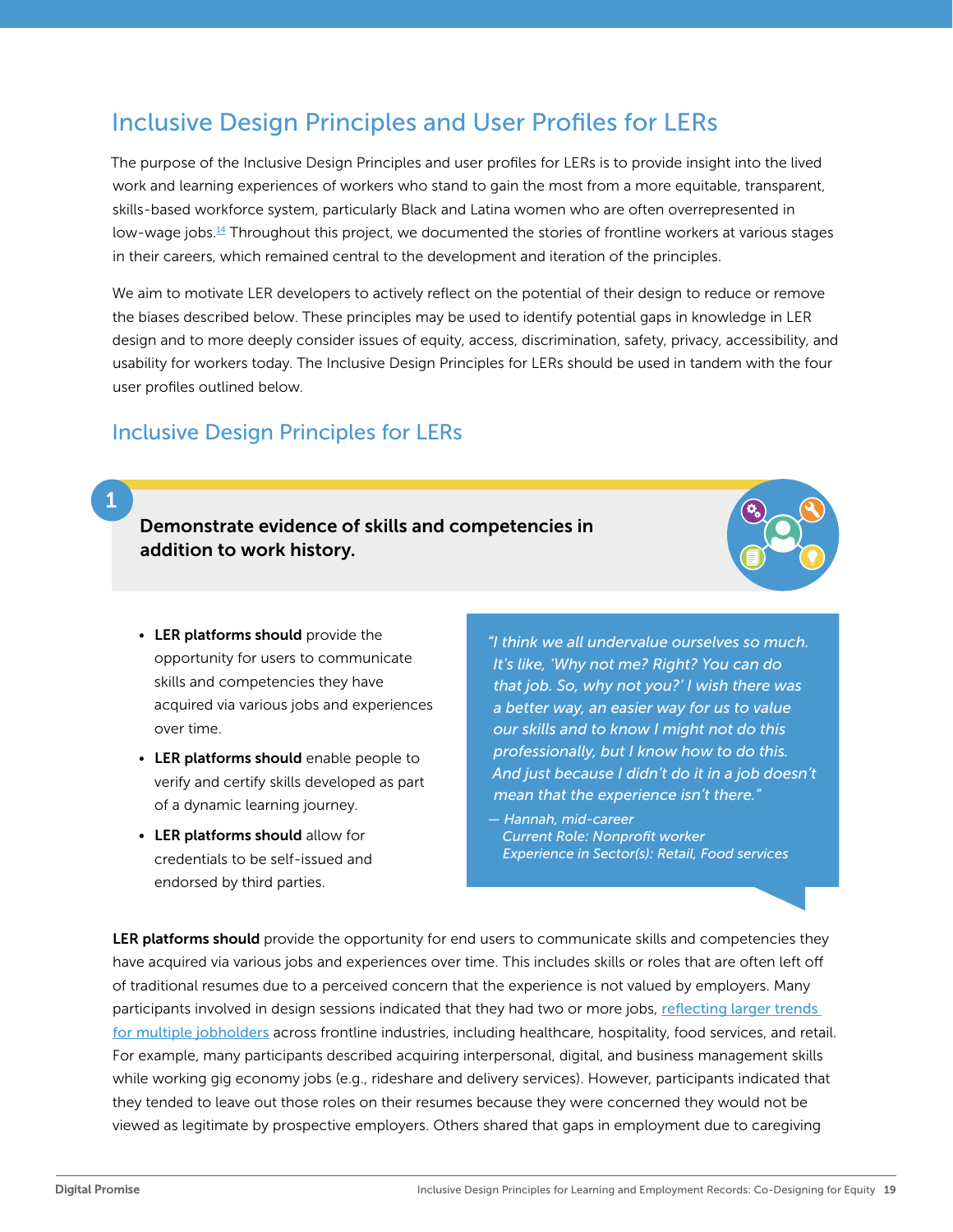responsibilities, incarceration, or other life events prevented them from demonstrating in-depth experience and reliability. Encouraging the inclusion of this information may be mutually beneficial to both prospective employees and employers.

LER platforms should enable people to verify and certify skills developed as part of a dynamic learning journey. This includes recognition of skills and competencies earned in short-term, part-time, volunteer, or gig economy work. LERs have the potential to reduce bias against multiple jobholders, career changers, gig economy workers, and people entering the workforce. They could provide opportunities for individuals to demonstrate their skills and competencies—particularly those that transfer across various education and work experiences. They also have the potential to mitigate discrimination against people who have experienced significant gaps in full-time employment, such as working mothers, caregivers, and returning citizens, if designed to focus on skills and competencies acquired during significant gaps in full-time employment.

LER platforms should allow for credentials to be self-issued and endorsed by third parties. Work history is important to employers because it demonstrates evidence that a person is a good match for the role and can meet the requirements needed to deliver on company needs. Developing LERs in a way that provides workers with the opportunity to demonstrate evidence of their skills—through certifications, artifact/ outcomes, endorsements, or work history—could equally satisfy employer needs while shifting the focus from work history alone.

If an employer fails to include skills and competencies associated with a job in a LER they issue, another avenue is to take advantage of self-issuing skills and competencies credentials. Credentials could be endorsed by credible third parties, such as the [American Council on Education](https://www.acenet.edu/Programs-Services/Pages/Credit-Transcripts/Credit-Transcripts.aspx) (ACE) which leads in validating learning and competencies gained through workplace and education and training providers and documents these experiences on a digital, [working transcript](https://www.acenet.edu/Programs-Services/Pages/Credit-Transcripts/Students.aspx) in partnership with [Credly](https://info.credly.com/). Another example is Education Design Lab's [XCredit Project](https://eddesignlab.org/project/xcredit/) which provides new ways of assessing and credentialing the informal learning of transitioning military members and veterans, as well as unemployed and underemployed job-seeking civilians. Individual skills and competencies may also be verified through online learning platforms issuing digital badges and micro-credentials, such as [Essential Skills Program](https://essential-skills.org/) or [Digital](https://digitalpromise.org/initiative/educator-micro-credentials/)  [Promise](https://digitalpromise.org/initiative/educator-micro-credentials/) or even an individual's supervisor or co-worker. This would require external sources to provide evidence for the self-assertion, assess the credential, and reference in their endorsement. Efforts are currently underway to connect LER and HR systems and to create new formats for individuals submitting job applications online.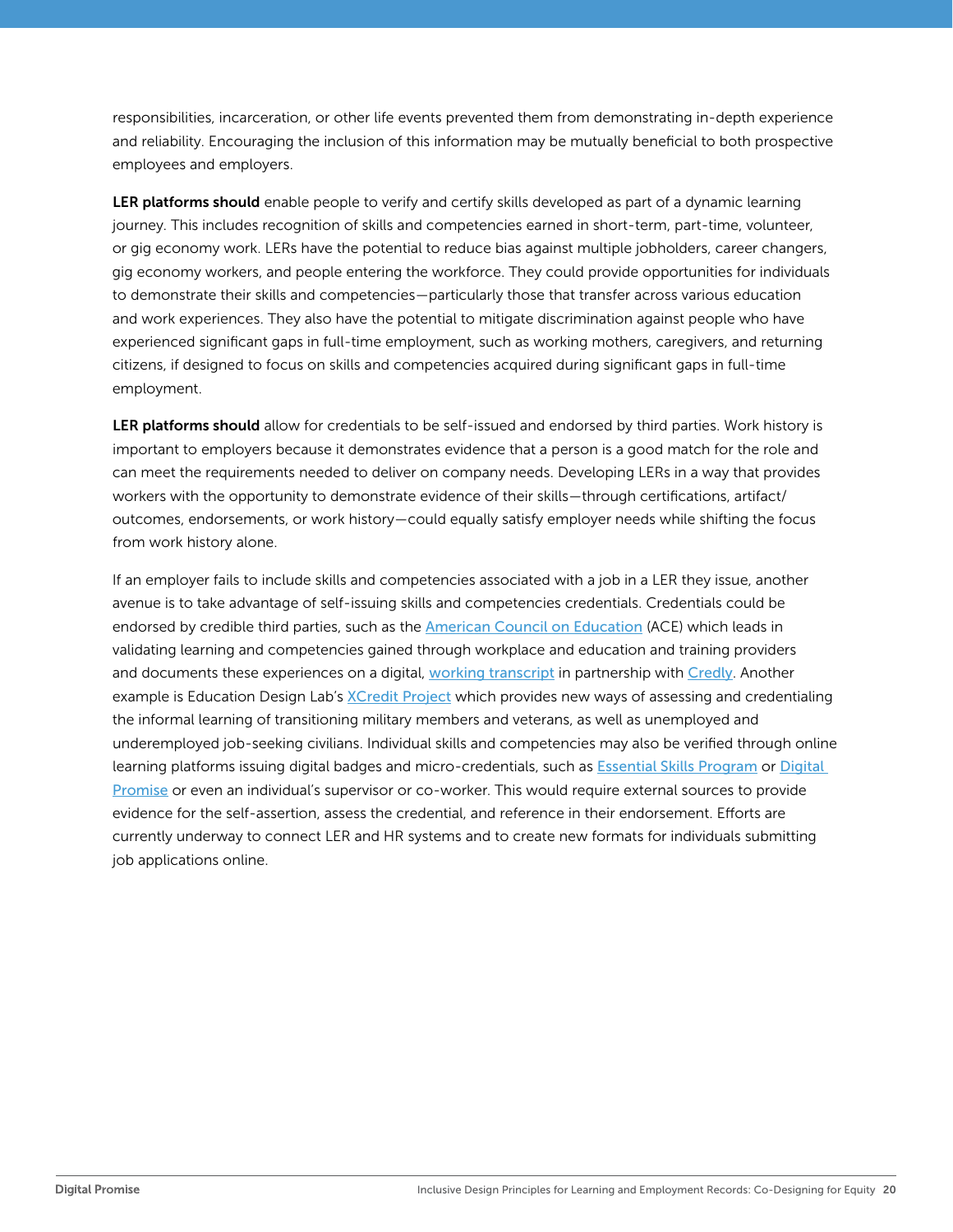Demonstrate learning progress over time, not just one point in time, such as degree completion.



- LER platforms should be designed to allow for the demonstration of learning in progress and the associated skills being developed throughout the journey.
- LER platforms should include a feature to present an individual's interests and aspirations in a career pathway.

*"Paying for skills and being in debt for starting a program I couldn't complete because I couldn't hack it in the traditional university setting versus seeing what would actually get you a job … I want to be a software engineer. So that's why I'm thinking, "Should I train myself, do solo learning, or should I go pay for a boot camp?"* 

*— Zenaida, early career Current Role: Line cook Experience in Sector(s): Food services, Security*

LER platforms should be designed to allow for the demonstration of learning in progress and the associated skills developed throughout the [journey](https://retailopportunitynetwork.org/wp-content/uploads/2021/05/RON-User-Journey-Timeline_FINAL.pdf). Learners and workers are often talked about as two distinct populations. In reality, many individuals, particularly those in frontline sectors, are pursuing education and training opportunities simultaneously. Many design session participants involved in our study have some college credit or are currently working toward degree completion. Traditional resumes, online profiles, or job applications do not always provide an opportunity to show current coursework, military experience, community service or volunteer work, civic engagement, or internship hours, for example. Rather than provide a holistic picture of an individual successfully balancing work and school responsibilities, participants expressed that their written resumes tended to focus on fixed examples of completed industry experience, length of employment, and educational attainment. LERs are digital records designed to convey achievements and potentially with evidence to support them. But what counts as an achievement can vary greatly and is not limited to a final credential that may have taken years to acquire, such as a degree. For instance, LERs could also include records such as digital badges, digital certifications, and PDF certificates.

LER platforms should include a feature to present an individual's interests and aspirations. Employers often make determinations about an individual's capabilities based on past achievements, affiliations, or experiences. Yet even in a traditional resume, workers often include a brief statement of purpose on what they seek to achieve, do, or become through the work for which they have submitted their application. LERs present a unique opportunity to make a collection of learning and employment records a living, multiple events description of not only what one has done but what one is learning and aspiring to learn and do in the future. These kinds of experiences from other facets of a person's life could easily map to transferable skills or attributes that prospective workers can bring to a job, adding both depth and dimensionality to an individual's abilities and aspirations. Ideally, workers would have flexibility and capacity to select only the information they would want to share with a third party, i.e. a set of relevant skills or credentials in response to a job posting, for example.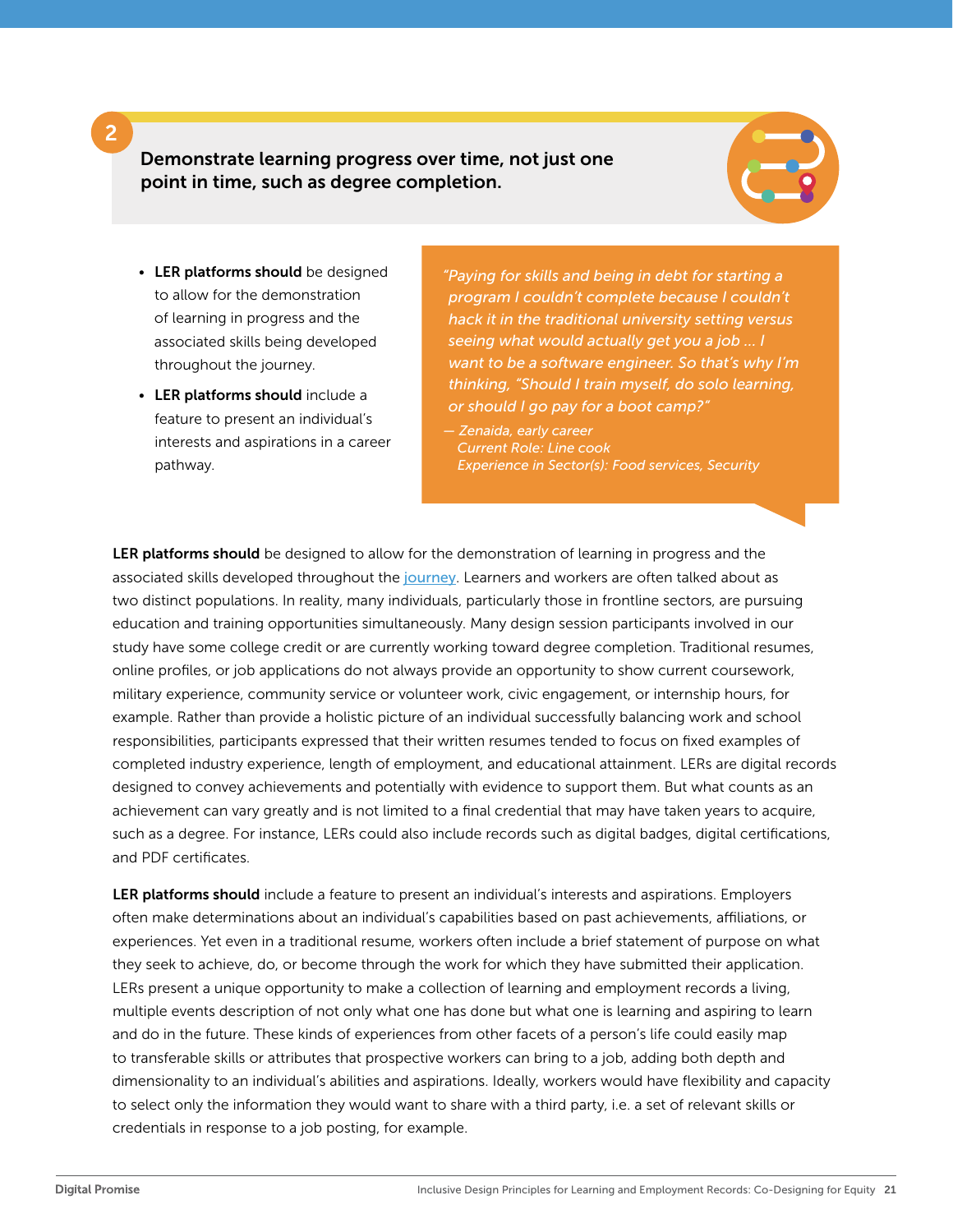Provide individuals with control of how their information is presented and shared.



- LER platforms should offer the end user the option to remove and/or choose who has access to demographic or personally identifiable information and/or completion dates to avoid potential biases.
- LER platforms should allow end users to refer to it, update it, or hide any information that may cause them undue harm.

*"I don't think my LinkedIn profile has my Afro in it, but if I did have my Afro in it, I know that mainstream America does not consider that to be professional. They may not think that I'm a professional despite all of my qualifications. So, I think it's more the image. Also, my name is kind of unique, and a lot of people with certain types of names get discriminated against."* 

*— Astoria, early career Current Role: Victim Advocate Experience in Sector(s): Social services*

LER platforms should offer the option to remove demographic or personally identifiable information and/or completion dates to avoid potential biases, which could prevent individuals from obtaining an interview. Understanding the use of selective disclosure, that is, allowing the individual to make choices about how much of their [personal data](https://en.wikipedia.org/wiki/Personal_data) is shared, is a principle that is of great value to workers and learners, particularly those who have historically faced biases. The majority of design session participants in this study identified as Black or Latina women. Their lived experiences reflected the trends we see when it comes to gender equity in the workplace: women of color remain [underrepresented](https://www.brookings.edu/essay/women-are-advancing-in-the-workplace-but-women-of-color-still-lag-behind/) in high wage professional occupations. Participants raised critical issues related to bias and discrimination in the job market, especially on the basis of race, age, gender, parental status, immigration status, primary language, justice involvement, as well as previous education, and employment history. For example, many women perceived that their age was a decisive factor in their ability to advance or not. Younger women felt that entry-level positions often required some experience, which limited their capacity to apply and/or secure full-time, gainful employment. Older women felt that indicating the dates on their education or work history would highlight their ages and that prospective employers would assume they did not have the skills to keep up with today's changing job market and technical role requirements. While most participants showed tremendous interest in adopting LERs, they indicated that they would want control over how their information was presented.

LER platforms should allow users to refer to, update, and/or hide information that may cause undue harm. From a technical perspective, the concept of [self-sovereign identity](https://en.wikipedia.org/wiki/Self-sovereign_identity#cite_note-4) has begun to emerge as a key consideration for LER developers, which addresses user existence, control, access, transparency, persistence, portability, interoperability, consent, minimization, and protection. Individuals must have ultimate authority over their own identity. The ability for individuals to include or omit demographic or personally identifiable information such as race, age, and gender in the application process is essential. In terms of implementation, however, there is significant debate over how to apply this concept in a way that is mutually beneficial for LER stakeholders.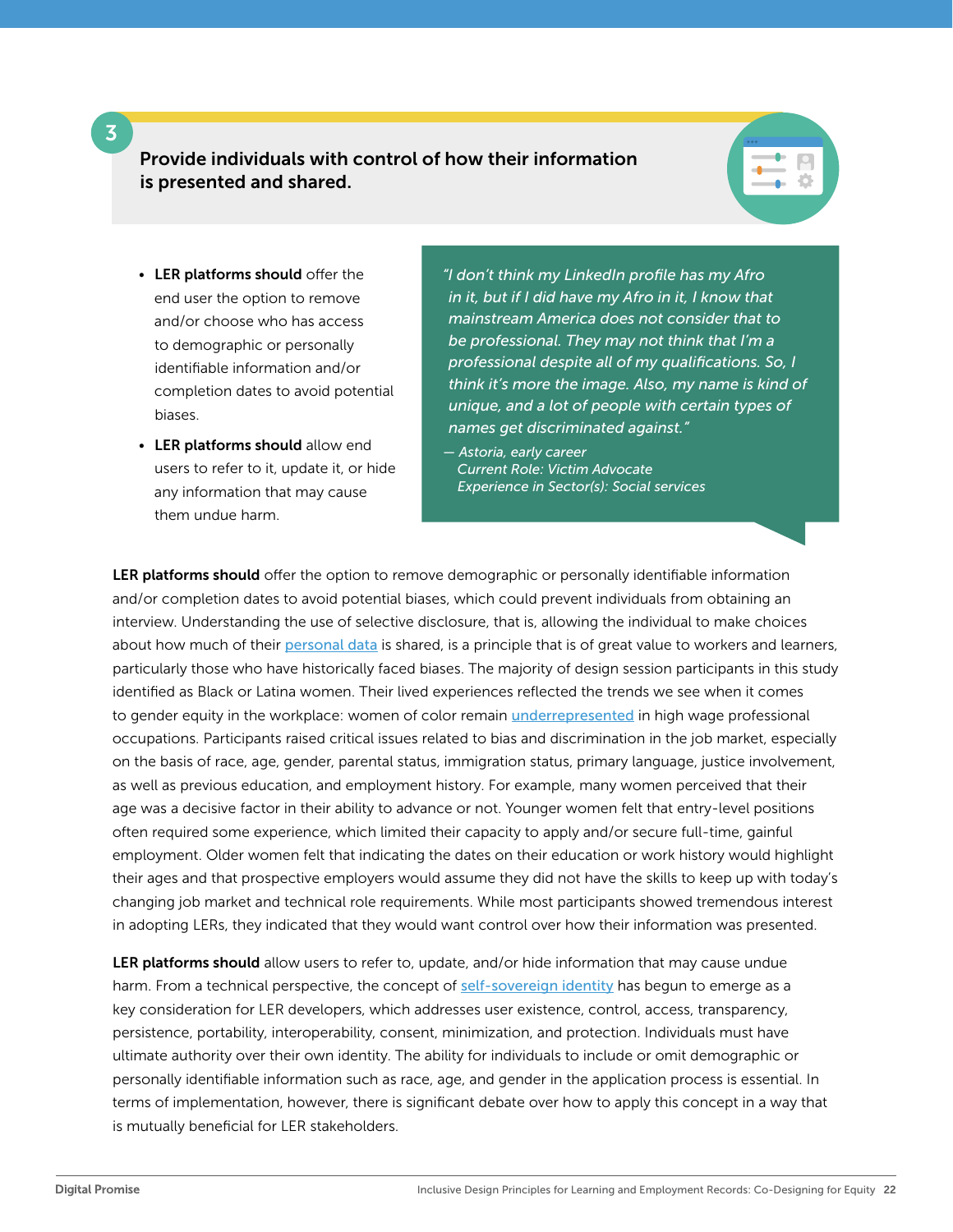Address safety and privacy concerns, especially for historically and systematically marginalized individuals.



- LER platforms should be explicitly clear about who has access to an individual's information and how that information will be and is used.
- LER platforms should clearly communicate the potential benefits and limitations of using the technology.
- LER platforms should connect individuals to free, accessible, and readily available technical and information support services.

*"I don't have a photo on my LinkedIn. But that's more of a safety measure that I've taken. I have had a lot of experiences with the tech space here where I've been the only true speck of color. I know that there are aggressive diversity, equity, and inclusion efforts—or at least that's what they're saying—where people want to diversify their workforce. Some of the things that I have seen in past trends, I'm not seeing as much with so many social justice conversations and combating racism dialogues happening at this time."*

*— Janelle, mid-career Current role: Recruiter Experience in Sector(s): Hospitality, Healthcare, Food services, Government*

LER platforms should be explicitly clear about who has access to individual information and how that information will be and is used. Participants in our study raised several concerns related to employer access, including the fact that gaining skills might be viewed negatively by current employers who suspect an employee intends to pursue employment elsewhere. Many expressed that they did not want their current employer to know that they were pursuing an advanced degree or developing skills in a specific area because it might impact how they were treated. Participants indicated that discrimination in the workplace can still occur "even if there is verification of skills," which is critical for LER developers to consider. In line with Principle 3, several participants indicated that they would only want to use LERs if they have complete control of what information is visible and to whom. For those with extenuating circumstances, such as survivors of domestic violence or undocumented workers, it is important to note that they may be especially hesitant to share their information through digital channels for fear of being tracked or harmed.

LER platforms should clearly communicate the potential benefits and limitations of using the technology. From the perspective of the LER end user, the value of engaging with the LER should be transparent and publicly stated so all potential users understand the benefits—and drawbacks—of the technology. To further enable equitable use of LERs, video tutorials and other resources that define terminology and explore the LER's features should be available in multiple languages, and with available transcripts, to support learners using the tools to their maximum advantage while protecting the privacy and security of their data. LER platforms should assist users to increase employment opportunities by connecting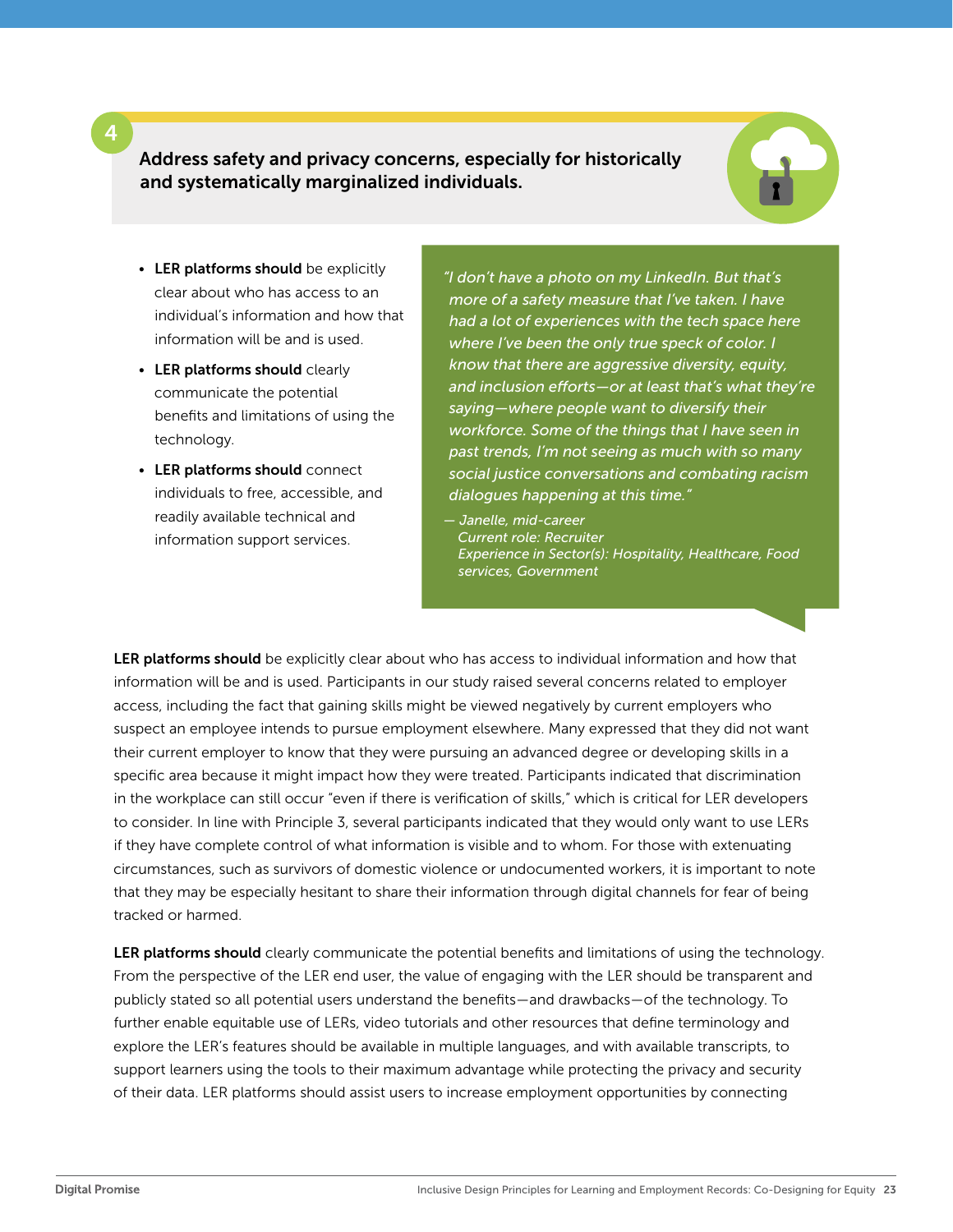individuals to local, trusted intermediaries based on their location (e.g., high schools, adult and continuing education providers, institutions of higher education, workforce training centers, libraries, churches, parole offices, local employers) to promote awareness and understanding about the value and use of this technology. Additionally, LER end users must have the ability to speak to a representative to ask questions or report issues related to their account, information, and/or get technical assistance in using the technology.

LER platforms should connect individuals to free, accessible, and readily available technical and information support services. Ideally, LER end users would be able to ask questions or seek assistance if accessing or sharing their information through local, trusted intermediaries based on their location. They should understand their user rights and responsibilities, including clarity on how their information is stored and used. One strong model for this type of resource would be the [Digital Navigator](https://digitalus.org/digital-navigators/) services model, developed by [DigitalUS](https://digitalus.org/), which provides local, on-demand technical support and relevant information to secure connectivity and devices, as well as access to foundational digital skills, learning, and job training.

### Prioritize lifelong access and ease of use.

- LER platforms should be accessible, jargon-free, and easy to use.
- LER platforms should allow individuals to access and maintain their own LER, regardless of institutional or organization affiliation.
- LER platforms should include the option to show previously verified credentials that may have since expired or been replaced.

*"Are employers really sitting down and looking at resumes? Let's say you got 20 or 30 of these. I really don't like the application process where you got to interview once and interview twice, and then if you don't get hired for that job, then you have to start again and put in all of that information somewhere else. I'd rather have the skills—like get a set of skills—that I can put on my resume and get recruited somewhere. I want them to say, "Hey, we want to hire you for this because we know you're qualified."* 

*— Giancarlo, early career Current Roles: Warehouse worker, Server Experience in Sector(s): Hospitality, Food service, Manufacturing*

LER platforms should be accessible, jargon-free, and easy to use. There should be free, clear, and publicfacing orientation and onboarding materials, such as video tutorials on Facebook, LinkedIn, Instagram, TikTok, or Twitter, for how to access and use this technology. This information should be available in multiple languages and meet [Web Content Accessibility Guidelines](https://www.w3.org/TR/WCAG21/). To this day, approximately [10% of](https://digitunity.org/)  [Americans](https://digitunity.org/) do not have a computer at home; however, [85% of Americans](https://www.pewresearch.org/internet/fact-sheet/mobile/) have a smartphone. Participants in our study recommended that LERs be mobile-friendly, to be used on various smartphones (e.g.,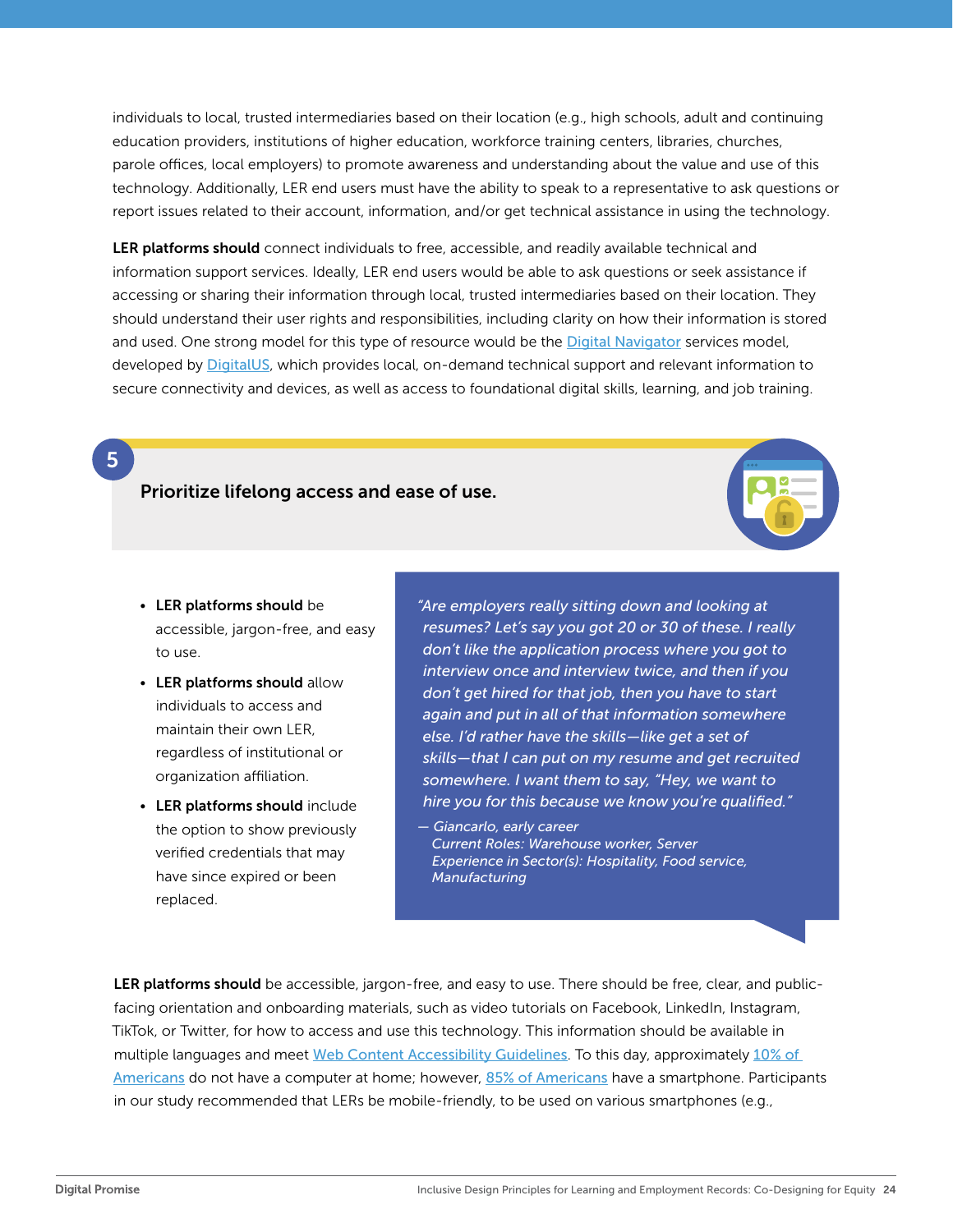iPhone, Android) and other devices that people own or have access to, such as tablets or laptops. Workers suggested that users be able to update information while offline, which would later be synced once they are able to access the internet. It is recommended that LERs are designed to be interoperable with platforms that many users know how to access and use (e.g., Indeed, Glassdoor, LinkedIn and Google Suite, etc.). Participants also expressed interest in the potential to leverage LERs to readily locate information and employee satisfaction ratings about potential employers or educational institutions.

LER platforms should allow individuals to access and maintain their own LER, regardless of institutional or organization affiliation. As it stands, if an employer requests verification of degree, certificate, and/ or employment history of any kind, an individual must manually curate their information from disparate platforms and resources, from hand-filed manila folders to complex postsecondary institution systems. In some cases, individuals need to pay for access to their own information. In the case of official transcript requests from higher education institutions, for example, students must pay for verification of the courses and credits that they have already paid for and earned. In frontline sectors, workers are often required to demonstrate evidence of mandatory training, such as [Occupational Safety and Health Administration](https://www.osha.gov/) (OSHA) in healthcare and/or manufacturing or [Training for Intervention Procedures](https://www.tipsalcohol.com/) (TIPS), or ServSafe [Food Handler](https://www.servsafe.com/ServSafe-Food-Handler) training in restaurants and hospitality. End users should be able to seamlessly access their records even if they are no longer actively enrolled in an education or training institution. The same applies to employer-led LERs in that employees should be able to access any skills, training, or experiences acquired during their time of employment.

LER platforms should include the option to show previously verified credentials-standardized, digital [certificates that make it easy to share information online in a private and secure way](https://trinsic.id/what-are-verifiable-credentials/)—that may have since expired or been replaced. For example, there is still value in knowing whether an individual took a course, passed, and held an EMT license, even if it expired, or no longer chose to work or seek work directly as an EMT. The successful award of that credential is still meaningful and has value even if expired. In that way, LER developers, as well as intermediary organizations who contract to use the LER platform, should not delete, archive, or diminish access to expired credentials. Instead, LER platforms should display issue and expiration dates. In addition, issuers of credentials or skills— including both employers and education providers—should be willing to reissue and/or verify skills in development.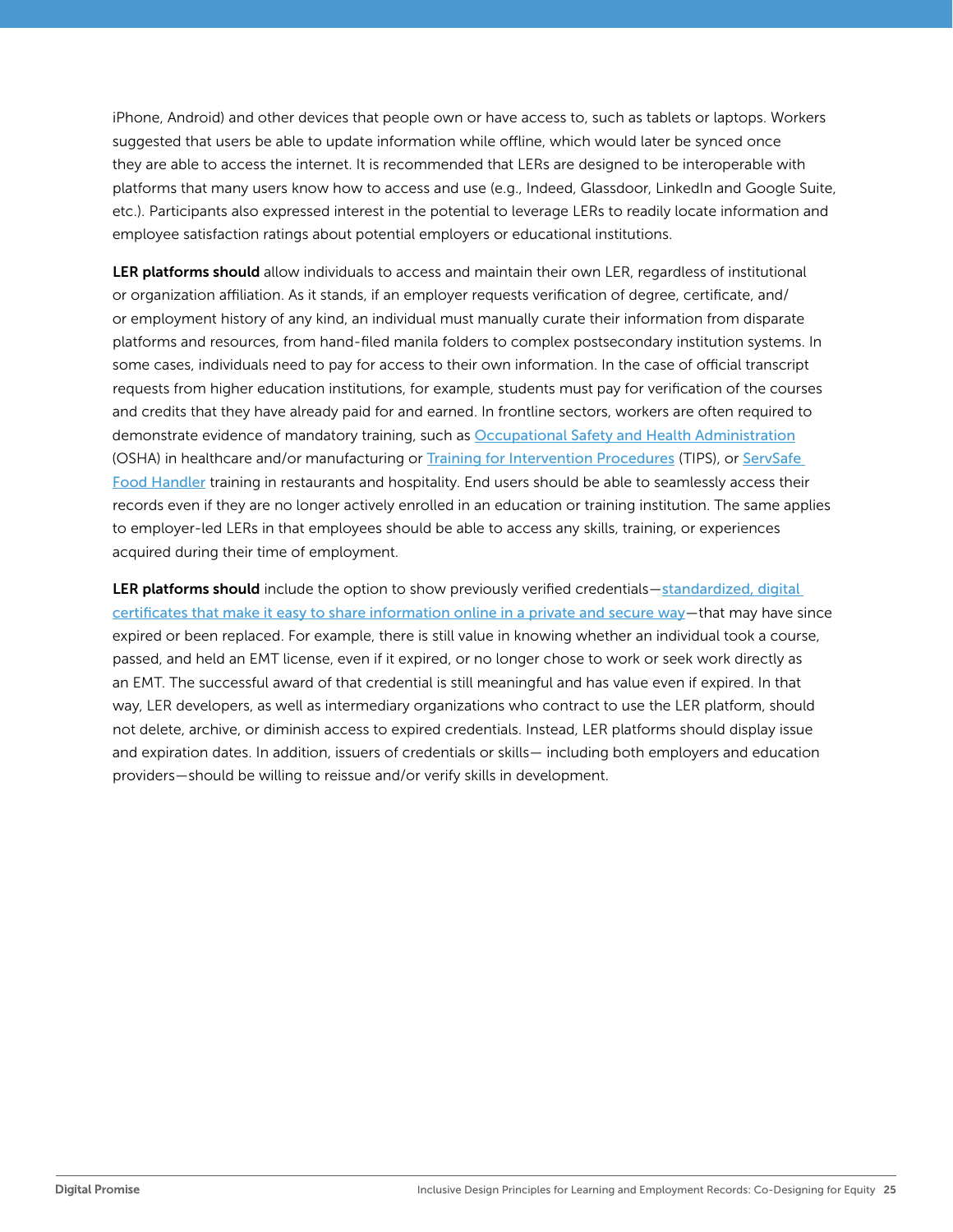# <span id="page-25-0"></span>User Profiles for LERs

LER pilot programs are expanding rapidly across higher education institutions, the Department of Defense, as well as large-scale employers, but more LERs on the market does not mean greater equity in access and use for workers.<sup>[15](#page-37-0)</sup>

In addition to the Inclusive Design Principles for LERs, we co-generated a set of user profiles to provide worker-generated examples of the dynamic learning and employment journeys that a majority of today's workers face. The user profiles shared here include individuals with one or more of these experiences:

- 1. working multiple part-time jobs with little experience in one sector,
- 2. getting back into the workforce after a multi-year gap,
- 3. trying to make the shift from hourly to salary, and
- 4. transferring in-demand skills like customer service to attain higher-paying jobs.

Importantly, the profiles provided here reflect new research showing that [nearly a third of U.S.workers](https://www.oxfamamerica.org/explore/research-publications/the-crisis-of-low-wages-in-the-us/) make less than \$31,000 a year, with people of color, women, and single parents being disproportionately impacted by low wages.<sup>[16](#page-37-0)</sup>

With these user profiles, we aim to provide developers with the insights to develop LERs for the most marginalized and take into account educational and career trajectories that may be significantly different than the learners for which they are typically developing. In addition to the four user profiles provided here, we encourage developers and other stakeholders building in the LER ecosystem to hear directly from workers about their experiences in this [video](https://www.youtube.com/watch?v=_nWjPj0Boic) produced by Digital Promise in collaboration with participant-advisors.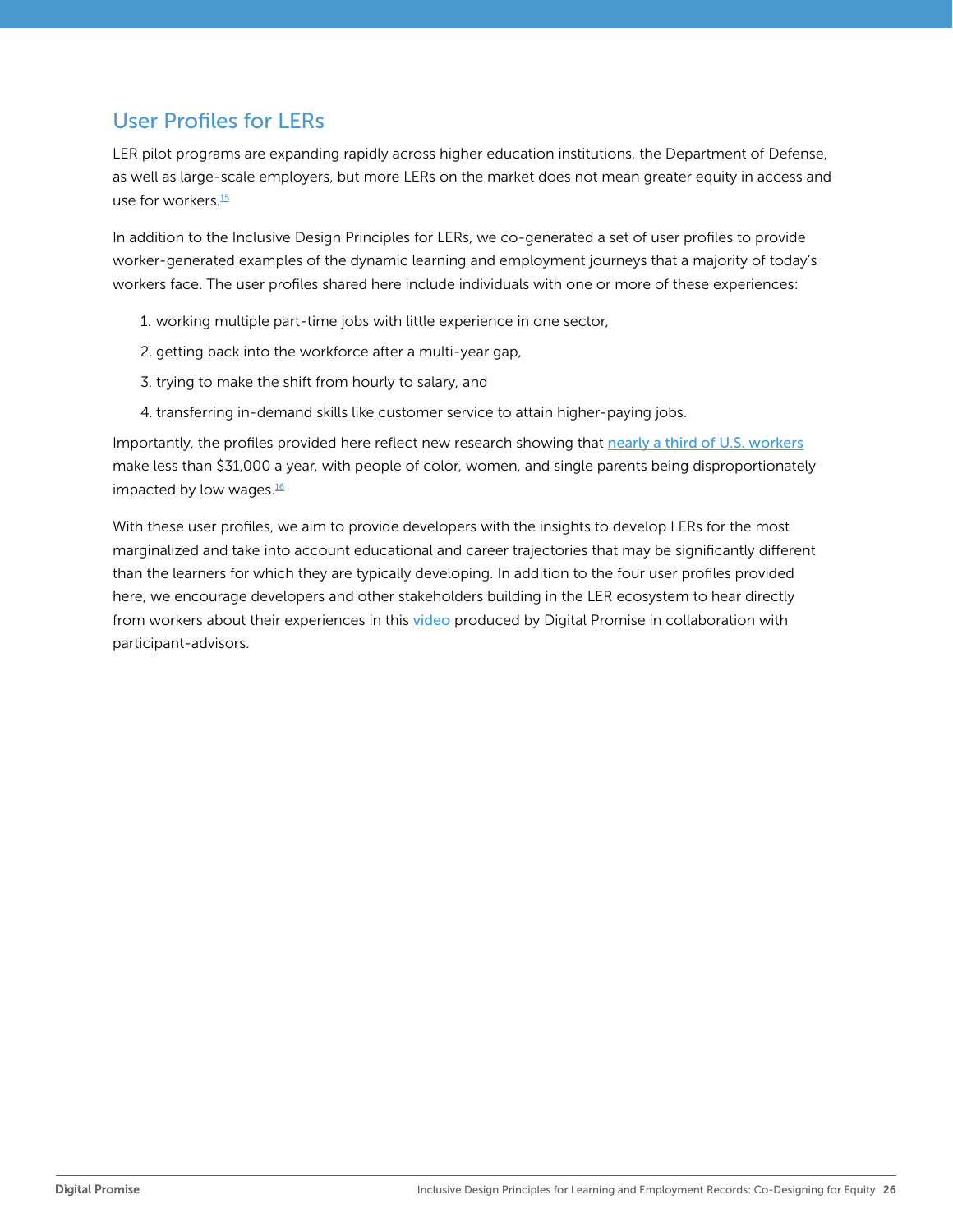| <b>No. 1</b>                       | <b>Nicole</b>                                                                                                                                                                                                                                                                                                                                                                                                                                                                                                                                                                           |
|------------------------------------|-----------------------------------------------------------------------------------------------------------------------------------------------------------------------------------------------------------------------------------------------------------------------------------------------------------------------------------------------------------------------------------------------------------------------------------------------------------------------------------------------------------------------------------------------------------------------------------------|
| <b>Title</b>                       | <b>Young Professional</b>                                                                                                                                                                                                                                                                                                                                                                                                                                                                                                                                                               |
| Description                        | Multiple part-time jobs, few verified experiences in one sector                                                                                                                                                                                                                                                                                                                                                                                                                                                                                                                         |
| Profile                            | Who                                                                                                                                                                                                                                                                                                                                                                                                                                                                                                                                                                                     |
| Identity                           | Nicole (24) lives in an urban area in Florida, identifies as Latina, and is bilingual in<br>Spanish and English. Nicole was recently hired as a petitioner for \$23 per hour<br>through a staffing agency. She also drives for Uber Eats. She connected with the<br>staffing agency based on a friend's recommendation after her hours at a large retail<br>warehouse kept getting cut. She is also considering applying to work as a bank<br>teller, which she heard could have flexible hours during the day and might look<br>more professional than having several short-term jobs. |
| <b>Biases Experienced</b>          | Age; challenge in verifying skills for part-time gig work; lack of education<br>completion; lack of experience in career field of interest                                                                                                                                                                                                                                                                                                                                                                                                                                              |
| Learning                           | <b>Context</b>                                                                                                                                                                                                                                                                                                                                                                                                                                                                                                                                                                          |
| Skills and Education<br>Experience | In addition to working two jobs, Nicole is currently pursuing her associate degree in<br>marketing and has plans to pursue a bachelor's degree in the field.                                                                                                                                                                                                                                                                                                                                                                                                                            |
|                                    | Nicole said marketing makes sense as a career pathway since she identifies her<br>top skills as being a fast learner, providing high quality customer service, and<br>understanding customers' wants and needs. She also indicated that she has strong<br>interpersonal skills with diverse populations.                                                                                                                                                                                                                                                                                |
|                                    | Nicole recently earned a certificate in customer service through a career training<br>program that also provided tips on crafting a high quality resume and cover letter<br>and finding employment.                                                                                                                                                                                                                                                                                                                                                                                     |
| <b>Needs</b>                       | She said she has to manage her time, deal with customers, and use technology<br>effectively to do all of her jobs but does not necessarily get credit for any of those<br>skills because they are not listed on her resume.                                                                                                                                                                                                                                                                                                                                                             |
| Challenges                         | While she is pursuing a degree in marketing, she does not have any internship or<br>official work experience in that area and is concerned about finding a job after<br>completing her AA and eventually her BA.                                                                                                                                                                                                                                                                                                                                                                        |
| Employment                         | <b>Context</b>                                                                                                                                                                                                                                                                                                                                                                                                                                                                                                                                                                          |
| Work and Employment<br>Experience  | Nicole was recently hired as a petitioner for \$23 per hour through a staffing agency.<br>She also drives for Uber Eats.                                                                                                                                                                                                                                                                                                                                                                                                                                                                |
| Needs/Wants                        | In search of an "office job" with consistent, but flexible hours that can help build<br>transferable skills to a career in marketing.                                                                                                                                                                                                                                                                                                                                                                                                                                                   |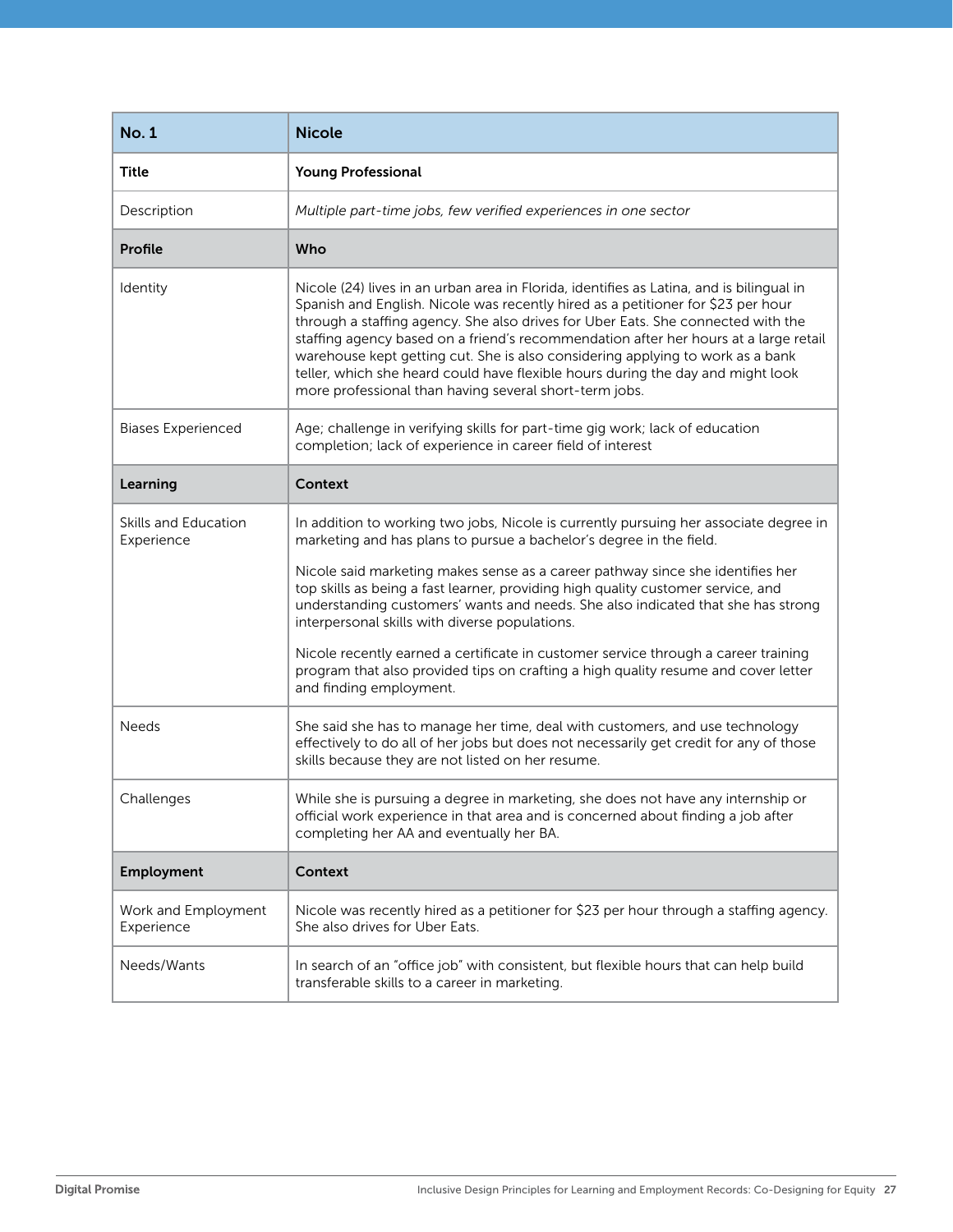| Challenges            | Nicole feels that her biggest hurdles to gainful employment include not having<br>completed her bachelor's degree and having too many part-time jobs on her<br>resume.<br>Members of the staffing agency have told her to leave off Uber Eats and other<br>part-time, short-term positions because it makes her look unreliable or unable to<br>hold down a "real job." Notably, there is no way to indicate that Nicole is currently<br>studying marketing. |
|-----------------------|--------------------------------------------------------------------------------------------------------------------------------------------------------------------------------------------------------------------------------------------------------------------------------------------------------------------------------------------------------------------------------------------------------------------------------------------------------------|
| <b>Digital Tool</b>   | Context                                                                                                                                                                                                                                                                                                                                                                                                                                                      |
| <b>Currently Used</b> | Indeed profile                                                                                                                                                                                                                                                                                                                                                                                                                                               |
| Experience            | She currently uses Indeed but struggles to narrow down industries and titles for an<br>effective job search.                                                                                                                                                                                                                                                                                                                                                 |
| Needs/Wants           | She does not necessarily get credit for any of her skills because they are not listed<br>on her resume.                                                                                                                                                                                                                                                                                                                                                      |
| Challenges            | Even if she were to list all of her current roles, the skills would not be explicitly<br>named.                                                                                                                                                                                                                                                                                                                                                              |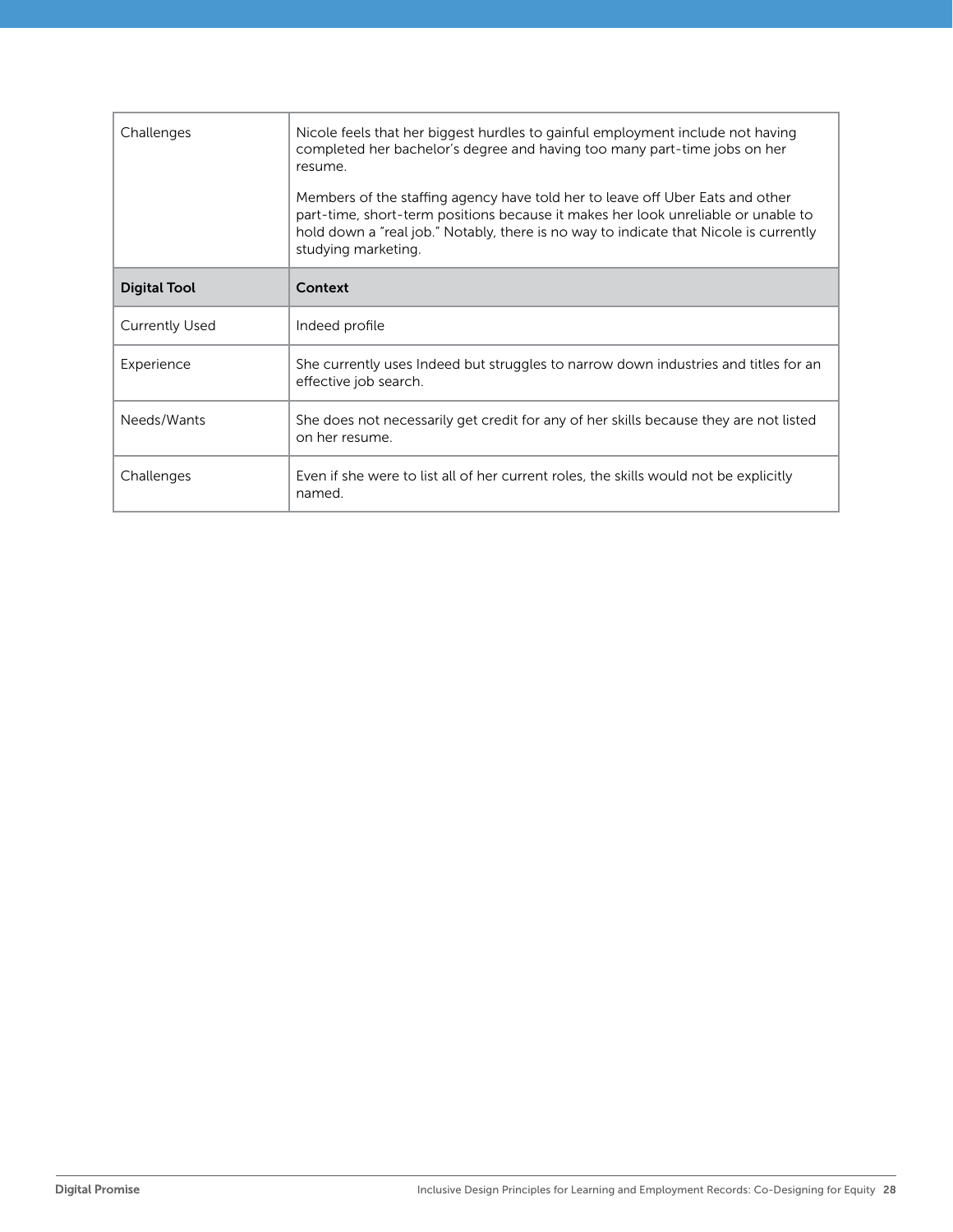| <b>No. 2</b>                       | <b>Jasmine</b>                                                                                                                                                                                                                                                                                                                                                                                                                                                                                                                                                                                                                                                                        |
|------------------------------------|---------------------------------------------------------------------------------------------------------------------------------------------------------------------------------------------------------------------------------------------------------------------------------------------------------------------------------------------------------------------------------------------------------------------------------------------------------------------------------------------------------------------------------------------------------------------------------------------------------------------------------------------------------------------------------------|
| Title                              | <b>Mid-Career Female Professional</b>                                                                                                                                                                                                                                                                                                                                                                                                                                                                                                                                                                                                                                                 |
| Description                        | Getting back into the workforce after a multi-year gap                                                                                                                                                                                                                                                                                                                                                                                                                                                                                                                                                                                                                                |
| Profile                            | Who                                                                                                                                                                                                                                                                                                                                                                                                                                                                                                                                                                                                                                                                                   |
| Identity                           | Jasmine (41) is a single mother of three who lives in San Jose, California. She<br>identifies as Black. English is her primary language. She has worked several<br>part-time jobs in various industries over the last 18 years, including in retail,<br>food services, restaurants, government, and, most recently, as an enumerator to<br>help collect census data. She describes herself as a stay-at-home mother and<br>mentioned that she struggles with finding high-quality job opportunities due to<br>gaps in employment and inconsistencies across industries. She said that potential<br>employers aren't willing to give her a chance because her experience is so varied. |
| <b>Biases Experienced</b>          | Gaps in work experience; full-time hours do not align with family responsibilities,<br>age, race.                                                                                                                                                                                                                                                                                                                                                                                                                                                                                                                                                                                     |
| Learning                           | Context                                                                                                                                                                                                                                                                                                                                                                                                                                                                                                                                                                                                                                                                               |
| Skills and Education<br>Experience | Jasmine considers herself to be extremely reliable. She identifies her top three skills<br>as adaptability, effective communication, and emotional intelligence, which she<br>believes allow her to be highly effective at "meeting people where they are."<br>Jasmine earned a bachelor's degree in business and management.                                                                                                                                                                                                                                                                                                                                                         |
|                                    |                                                                                                                                                                                                                                                                                                                                                                                                                                                                                                                                                                                                                                                                                       |
| <b>Needs</b>                       | She has been researching certifications in human resources.                                                                                                                                                                                                                                                                                                                                                                                                                                                                                                                                                                                                                           |
| Challenges                         | She is unsure about what kind of program is most suitable for her interests and<br>skills.                                                                                                                                                                                                                                                                                                                                                                                                                                                                                                                                                                                            |
| Employment                         | Context                                                                                                                                                                                                                                                                                                                                                                                                                                                                                                                                                                                                                                                                               |
| Work and Employment<br>Experience  | Several part-time jobs in various industries over 18 years, including in retail, food<br>services, restaurants, government, and other short-term or seasonal positions, such<br>as an enumerator to collect census data.                                                                                                                                                                                                                                                                                                                                                                                                                                                              |
| Needs/Wants                        | She said she is seeking opportunities with flexible, "mom-friendly" hours, ideally<br>with fully remote options. Now that her children are getting older and becoming<br>more independent, she is trying to figure out her next career move.<br>Jasmine said she is increasingly interested in a career in HR.                                                                                                                                                                                                                                                                                                                                                                        |
| Challenges                         | She mentioned that she struggles with finding high-quality job opportunities due to<br>gaps in employment and inconsistencies across industries. She said that potential<br>employers aren't willing to give her a chance because her experience is so varied.<br>Jasmine feels she "lacks experience" because she has not had time to gain long-<br>term work experience or develop expertise in a specific field.                                                                                                                                                                                                                                                                   |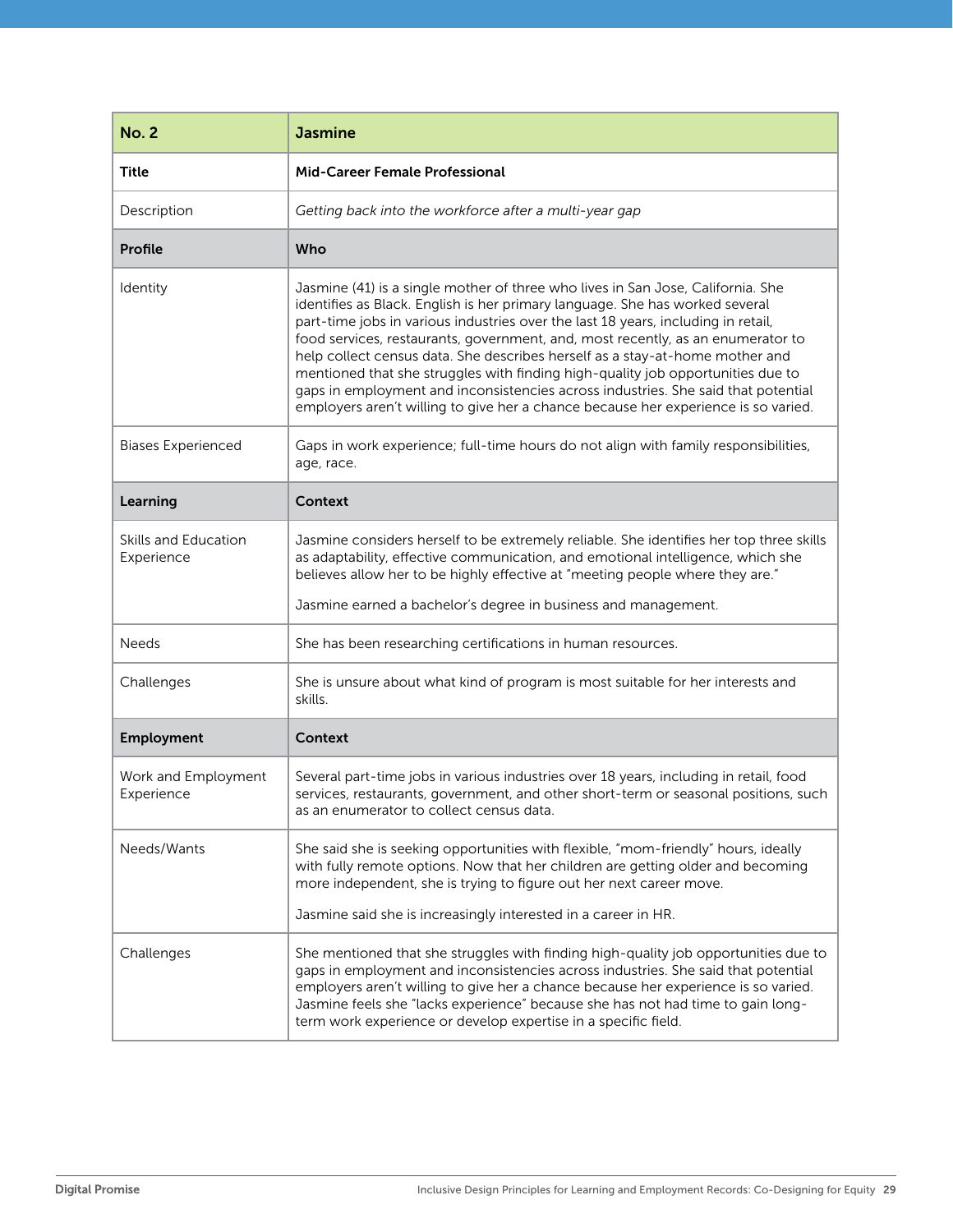| <b>Digital Tool</b>     | Context                                                                                                                                                                                                                                     |
|-------------------------|---------------------------------------------------------------------------------------------------------------------------------------------------------------------------------------------------------------------------------------------|
| <b>Currently Used</b>   | Indeed, LinkedIn                                                                                                                                                                                                                            |
| Experience              | She currently uses Indeed and LinkedIn, although her profiles are very general,<br>without much detail or a photo.                                                                                                                          |
| Needs/Wants             | She wants to be able to showcase her skills and competencies in a way that tells the<br>whole story of her life and skill sets, rather than highlight her list of jobs, which do<br>not tell the whole story of her life and/or skill sets. |
| Challenges              | She is also unsure about how to present the skills and work experience that would<br>interest most employers.                                                                                                                               |
| <b>LER Idea/Concept</b> | She embraces the idea of Learning and Employment Records (LERs) and would like<br>to be able to showcase her skills and competencies.                                                                                                       |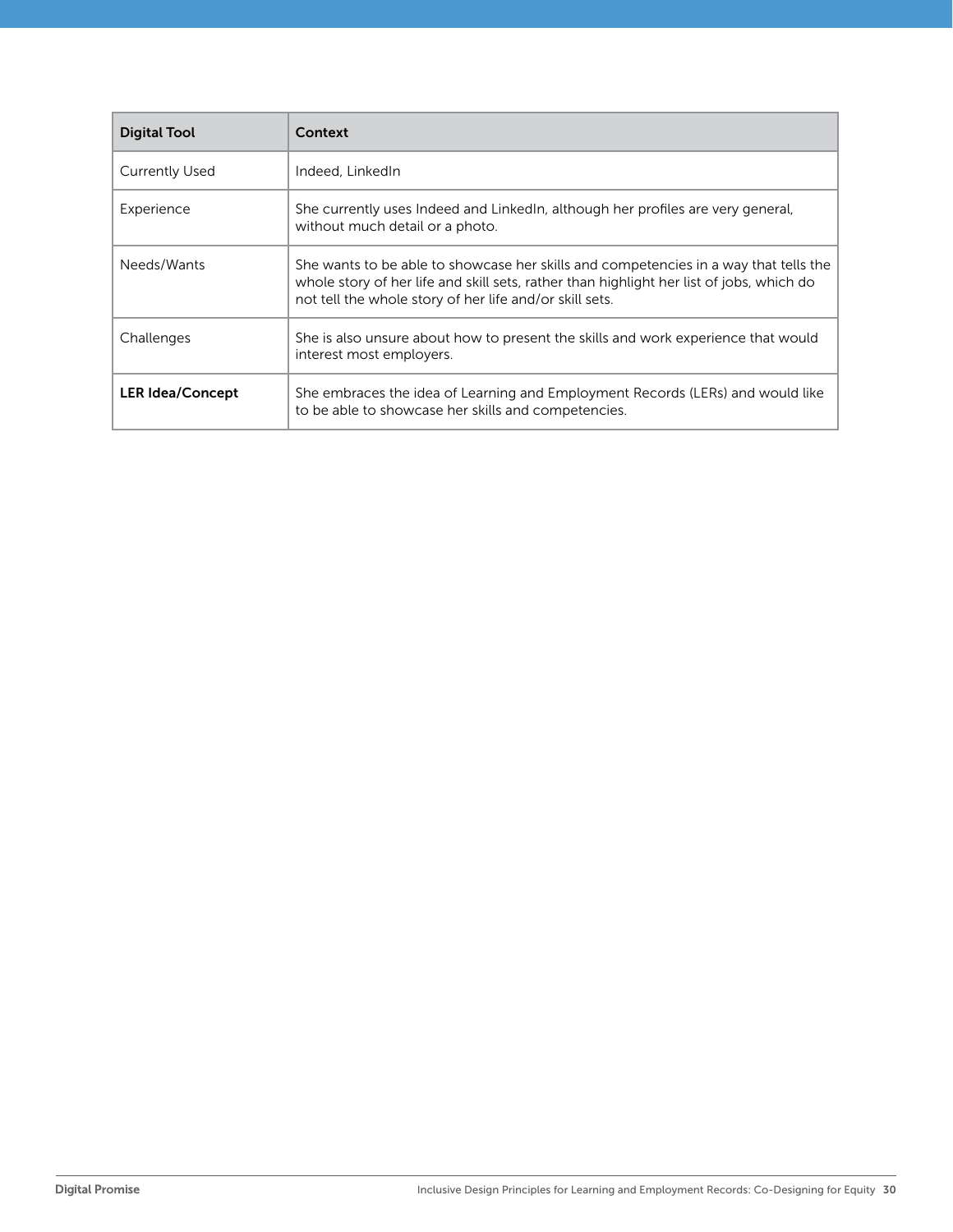| <b>No. 3</b>                       | <b>Sandeep</b>                                                                                                                                                                                                                                                                                                                                                                                                                                                                                                                                                                                                                                                                                           |
|------------------------------------|----------------------------------------------------------------------------------------------------------------------------------------------------------------------------------------------------------------------------------------------------------------------------------------------------------------------------------------------------------------------------------------------------------------------------------------------------------------------------------------------------------------------------------------------------------------------------------------------------------------------------------------------------------------------------------------------------------|
| Title                              | Hourly Worker Interested in Upskilling                                                                                                                                                                                                                                                                                                                                                                                                                                                                                                                                                                                                                                                                   |
| Description                        | In search of stable wages: making the shift from hourly to salary, but how?                                                                                                                                                                                                                                                                                                                                                                                                                                                                                                                                                                                                                              |
| Profile                            | Who                                                                                                                                                                                                                                                                                                                                                                                                                                                                                                                                                                                                                                                                                                      |
| Identity                           | Sandeep (32) is a delivery dispatcher earning \$21 per hour just outside of Dallas,<br>Texas. He identifies as South Asian-Indian. English is his primary language. In<br>addition to his job as a dispatcher, Sandeep is a rideshare driver working mostly in<br>the evenings. He has a high school diploma with some postsecondary coursework<br>and years of experience across various industries, including retail, banking, and<br>building maintenance. For example, Sandeep has worked as a call center agent at a<br>telemarketing firm, a warehouse worker at a large retailer, a maintenance assistant,<br>and a forklift operator. He considers customer service to be one of his top skills. |
| <b>Biases Experienced</b>          | Challenge in verifying skills for gig work; lack of education completion; lack of<br>computer skills                                                                                                                                                                                                                                                                                                                                                                                                                                                                                                                                                                                                     |
| Learning                           | <b>Context</b>                                                                                                                                                                                                                                                                                                                                                                                                                                                                                                                                                                                                                                                                                           |
| Skills and Education<br>Experience | He has a high school diploma with some postsecondary coursework. He considers<br>customer service to be one of his top skills.                                                                                                                                                                                                                                                                                                                                                                                                                                                                                                                                                                           |
| Needs                              | He is currently looking into training opportunities but is not sure what skills<br>employers are looking for.                                                                                                                                                                                                                                                                                                                                                                                                                                                                                                                                                                                            |
| Challenges                         | He struggles to identify in-demand skills and career pathways.                                                                                                                                                                                                                                                                                                                                                                                                                                                                                                                                                                                                                                           |
| Employment                         | <b>Context</b>                                                                                                                                                                                                                                                                                                                                                                                                                                                                                                                                                                                                                                                                                           |
| Work and Employment<br>Experience  | Sandeep is currently a delivery dispatcher and rideshare driver working mostly in the<br>evenings.                                                                                                                                                                                                                                                                                                                                                                                                                                                                                                                                                                                                       |
|                                    | Sandeep said that he is earning good money as a rideshare driver but does not<br>include that on his Indeed profile because he doesn't think employers recognize it<br>as valuable experience.                                                                                                                                                                                                                                                                                                                                                                                                                                                                                                           |
| Needs/Wants                        | After 10 years of working at hourly rates, during odd hours, in many frontline<br>industries, Sandeep is interested in making a career change to an "office job,"<br>preferably in banking or customer service. He wants to start a family and have more<br>flexibility on evenings and weekends, with a stable income and retirement options.<br>Sandeep also heard that there are many jobs in security, so he is considering that as<br>a next career pathway.                                                                                                                                                                                                                                        |
| Challenges                         | Sandeep said that one of his biggest hurdles to life-sustaining employment is a lack<br>of computer and digital skills experience. Since most of his work has been more<br>hands-on or over the phone, he has not taken much time to learn software like<br>Microsoft Office or other platforms.                                                                                                                                                                                                                                                                                                                                                                                                         |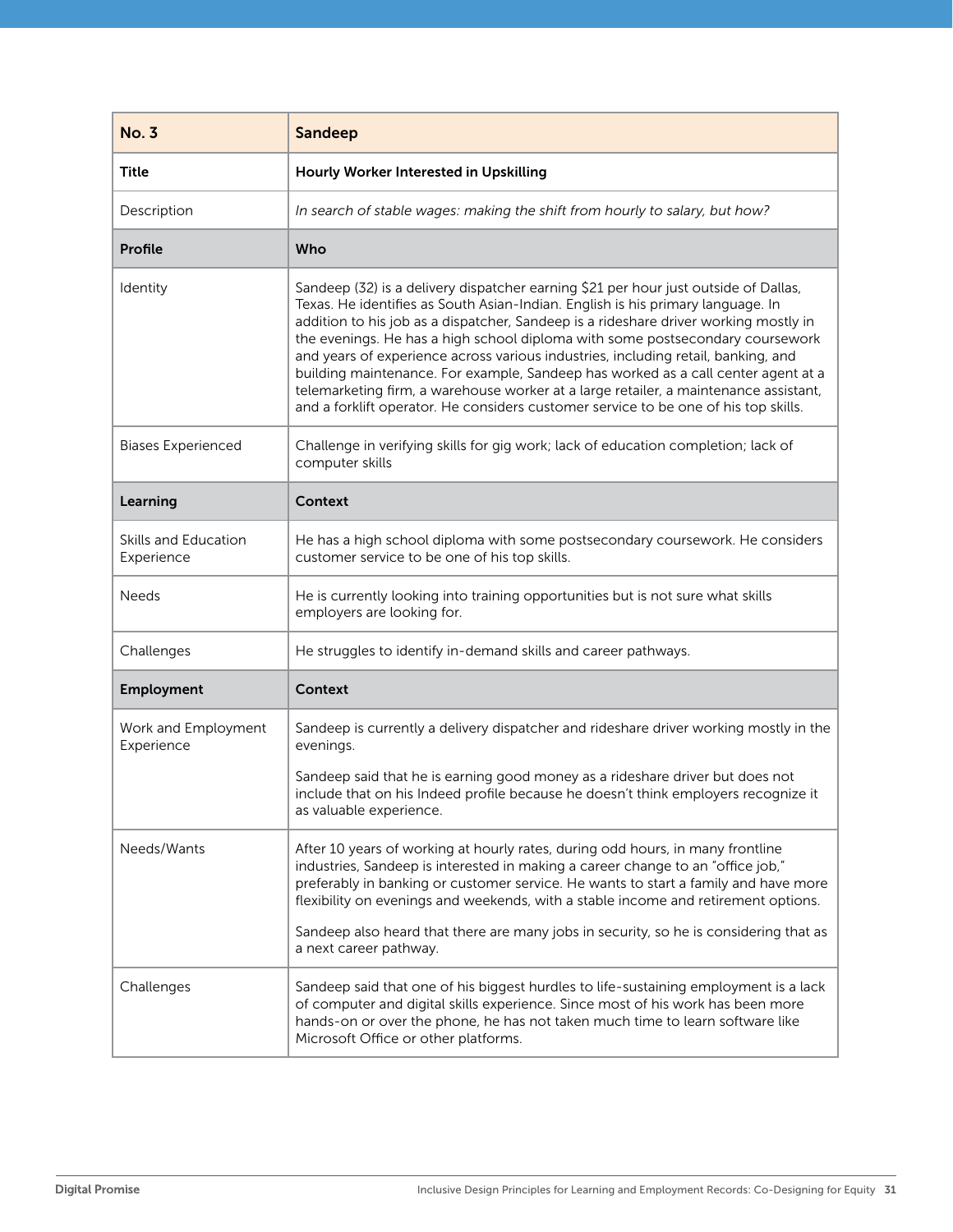| Digital Tool          | Context                                                                                                                                                                                                               |
|-----------------------|-----------------------------------------------------------------------------------------------------------------------------------------------------------------------------------------------------------------------|
| <b>Currently Used</b> | Indeed profile                                                                                                                                                                                                        |
| Experience            | He said that he is currently applying for 10-15 office jobs per week via Indeed<br>where he recently created a profile.                                                                                               |
| Needs/Wants           | Sandeep is interested in making a career change.                                                                                                                                                                      |
| Challenges            | He struggles with how to organize his online resume. He does not think employers<br>in an office setting, such as customer service in a bank, will see his experience in<br>warehousing or telemarketing as valuable. |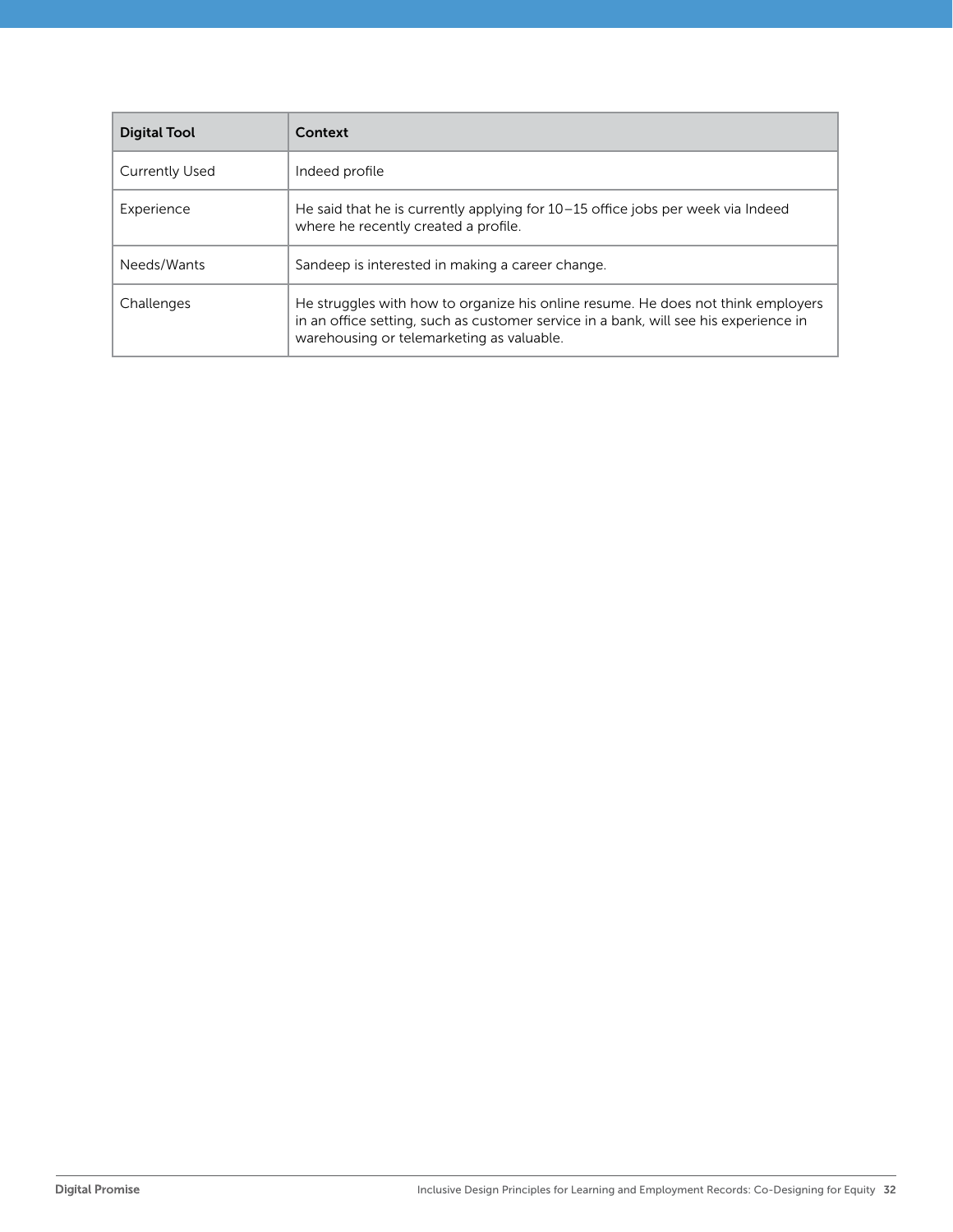| <b>No. 4</b>                       | <b>Kim</b>                                                                                                                                                                                                                                                                                                                                                                                                                                                                                                                                                                                                                                                                                           |
|------------------------------------|------------------------------------------------------------------------------------------------------------------------------------------------------------------------------------------------------------------------------------------------------------------------------------------------------------------------------------------------------------------------------------------------------------------------------------------------------------------------------------------------------------------------------------------------------------------------------------------------------------------------------------------------------------------------------------------------------|
| <b>Title</b>                       | Retail worker with hospitality experience interested in redirecting career                                                                                                                                                                                                                                                                                                                                                                                                                                                                                                                                                                                                                           |
| Description                        | Looking to leverage skills in customer service to earn more money at a values-<br>aligned company                                                                                                                                                                                                                                                                                                                                                                                                                                                                                                                                                                                                    |
| Profile                            | Who                                                                                                                                                                                                                                                                                                                                                                                                                                                                                                                                                                                                                                                                                                  |
| Identity                           | Kim (48) is currently a cashier in a southern US state. She was born and raised<br>in a neighboring county and identifies as Black/African American. In past years,<br>throughout her educational journey, she also worked in the hospitality industry at<br>various hotels, serving as a front desk agent to receive guests. She credits obtaining<br>her past positions to her strong interview and customer service skills. She stopped<br>working in hospitality and left her last job at a large retail store until she figures out<br>her next career move; however, she uses Glassdoor and Indeed to look around for<br>positions and read ratings about different companies once in a while. |
| <b>Biases Experienced</b>          | Challenge finding a dedicated employer that is honest about working conditions;<br>lack of leadership; high employee turnover; low employee morale                                                                                                                                                                                                                                                                                                                                                                                                                                                                                                                                                   |
| Learning                           | <b>Context</b>                                                                                                                                                                                                                                                                                                                                                                                                                                                                                                                                                                                                                                                                                       |
| Skills and Education<br>Experience | She attended community college and transferred to a local university but stopped<br>after one semester to work full-time.                                                                                                                                                                                                                                                                                                                                                                                                                                                                                                                                                                            |
|                                    | In past years, throughout her educational journey, she also worked in the hospitality<br>industry at various hotels, serving as a front desk agent to receive guests. She<br>credits obtaining her past positions to her strong interview and customer service<br>skills.                                                                                                                                                                                                                                                                                                                                                                                                                            |
| <b>Needs</b>                       | She wants to demonstrate evidence of learning even though she did not complete<br>a formal degree.                                                                                                                                                                                                                                                                                                                                                                                                                                                                                                                                                                                                   |
| Challenges                         | She knows she is skilled in customer service and management but does not know<br>how to take that next step.                                                                                                                                                                                                                                                                                                                                                                                                                                                                                                                                                                                         |
| <b>Employment</b>                  | Context                                                                                                                                                                                                                                                                                                                                                                                                                                                                                                                                                                                                                                                                                              |
| Work and Employment<br>Experience  | She is currently a cashier in rural Alabama earning \$38,000 a year, approximately<br>90 minutes from Birmingham. She also worked in the hospitality industry at various<br>hotels, serving as a front desk agent to receive guests.                                                                                                                                                                                                                                                                                                                                                                                                                                                                 |
| Needs/Wants                        | She stopped working in hospitality and left her last job at a large retail store until she<br>figures out her next career move.                                                                                                                                                                                                                                                                                                                                                                                                                                                                                                                                                                      |
|                                    | Kim has witnessed a lot of employee burnout at the hotels at which she has<br>worked. She wants to be able to comment about and rate employers given how<br>vastly different her experiences at previous organizations, both in the hospitality<br>industry and retail sectors she has worked.                                                                                                                                                                                                                                                                                                                                                                                                       |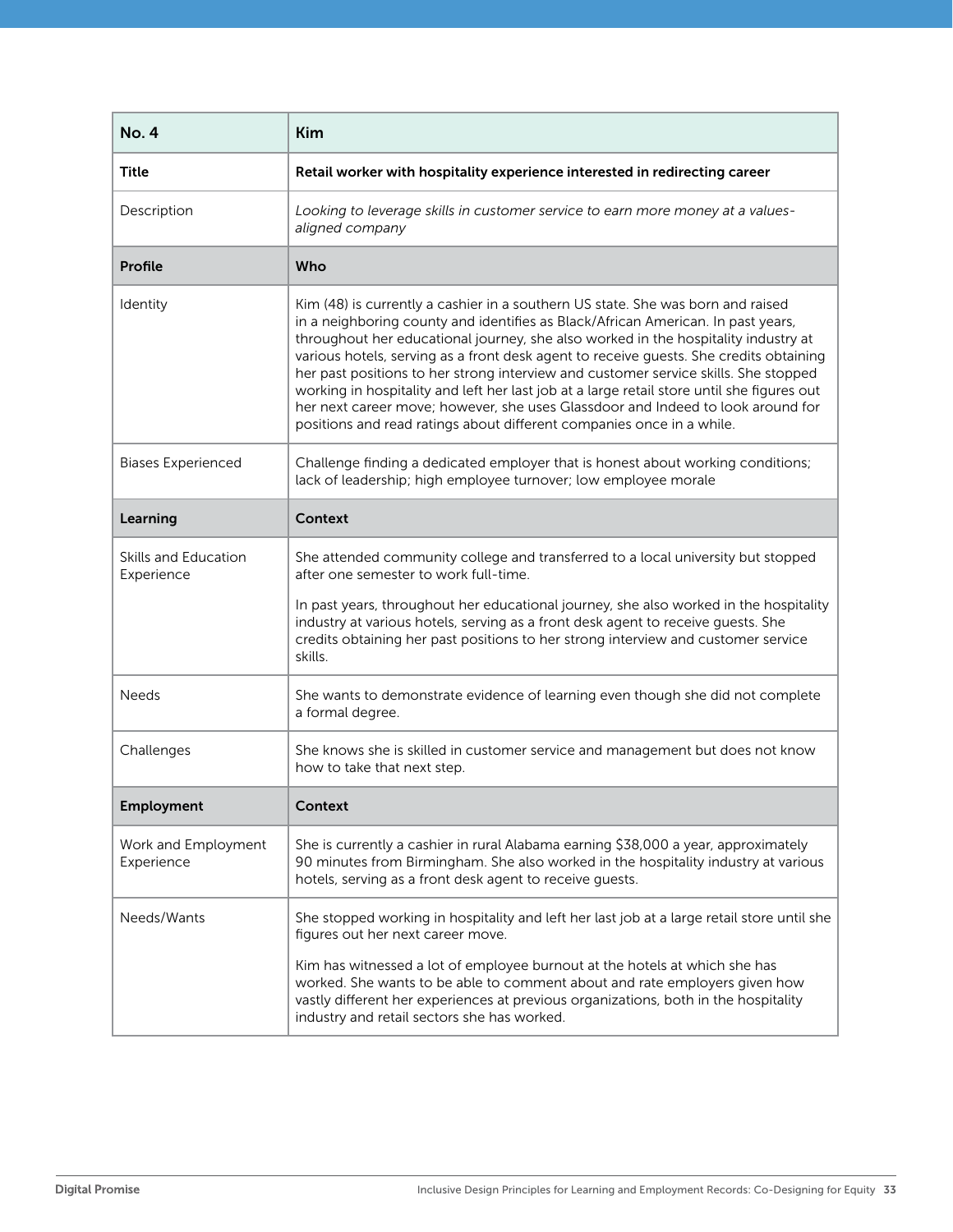| Challenges              | Kim also is very concerned about salary transparency. She experienced leaving<br>positions and subsequently seeing them posted at lower salary ranges. She would<br>rather workers not be "low-balled" by companies that she believes engage in such<br>tactics.         |
|-------------------------|--------------------------------------------------------------------------------------------------------------------------------------------------------------------------------------------------------------------------------------------------------------------------|
|                         | She has also known newer employees to come on board earning more than she<br>was, though they had similar experience. She believes that such tactics inhibit ability<br>to negotiate salary.                                                                             |
|                         | She shared a past story about working at a store for over a year and finding out<br>that new cashiers were making more per hour, though her employer discouraged<br>employees from discussing wages.                                                                     |
|                         | She conveyed that she gave her employer an "ultimatum" for higher pay when she<br>realized that she was making \$12.50/hr while new employees started at \$14/hr.<br>Though she was successful, at the time, she told herself that she would never try<br>that again.    |
| <b>Digital Tool</b>     | Context                                                                                                                                                                                                                                                                  |
| <b>Currently Used</b>   | Indeed and Glassdoor organizational employer ratings; gig app performance ratings                                                                                                                                                                                        |
| Experience              | She uses Glassdoor and Indeed to look around for positions and read ratings about<br>different companies once in a while.                                                                                                                                                |
| Needs/Wants             | She thinks that it would be incredibly valuable to have easy access to employee<br>ratings of companies linked to the organizational profiles.                                                                                                                           |
| Challenges              | She is seeking opportunities to share information with other employees and job-<br>seekers, in addition to employers.                                                                                                                                                    |
| <b>LER Idea/Concept</b> | Ensure interoperability with the skill and professionalism ratings given by gig app<br>profiles (which also provide badges), prioritizing platforms that include rating<br>systems, which allows users to utilize agency in their selection of prospective<br>employers. |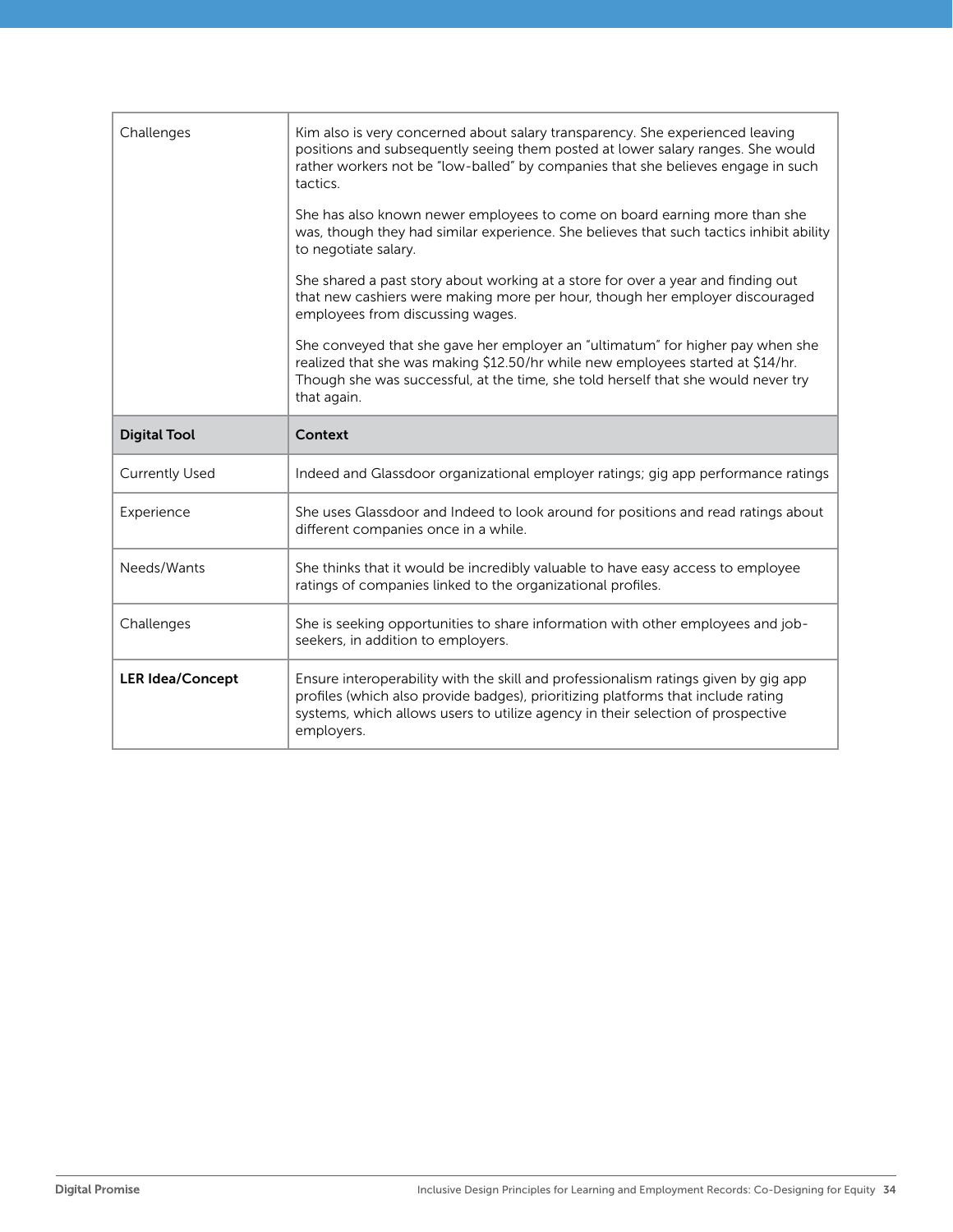# <span id="page-34-0"></span>Next Steps

Co-generating a set of Inclusive Design Principles and user profiles for LERs is an important first step to promoting equitable design in LER technology. As more LERs enter the market, it will be critical to develop clear structures for evaluation.

Digital Promise plans to adopt the Inclusive Design Principles for LERs as [criteria for certifying](https://digitalpromise.org/wp-content/uploads/2022/04/Digital-Promise_Gates-Foundation-LER-Announcement-4.11.22.pdf) equitable design. Awarded LER vendors and platforms will signal to learners and workers that the tool has been designed to help to mitigate biases and promote inclusion in education and workforce systems. We will continue to prioritize accessibility for minoritized groups. This initiative will provide guidance and technical assistance for LER developers to adopt a more inclusive and evidence-based design and implementation framework.

Simultaneously, we aim to move beyond LER design to focus efforts on equitable implementation. Building on the inclusive design framework developed here, we plan to engage individuals who are currently involved in LER pilot programs to explore issues such as accessibility, [digital resilience](https://edtech.worlded.org/our-work/draw/), usability, and trust.

*"There are real challenges in building trust among learners, workers, employers, academic institutions, and technology developers. Credentials should be endorsed by third parties, but it's crucial to*  understand and recognize the third party making the endorsement to create trust. Bottom line, this is *about learners first. We need to mitigate predatory practices and ensure their success."* 

*—Michele Spires, assistant vice president, American Council on Education*

We anticipate identifying challenges to adoption such as hidden costs or access to **[broadband](https://www.everyoneon.org/)**, digital literacy and skills training, or [digital devices](https://digitunity.org/), given that [half of Americans](https://digitalus.org/) still say they are not comfortable with using technology to learn.<sup>[17](#page-37-0)</sup> This is evidenced by findings in a preliminary usability study for **[Blockcerts](https://www.c21u.gatech.edu/blog/understanding-student-experience-blockcerts-blockchain-powered-academic-credentials-through)** at Georgia Tech where students were confused by the application, frustrated by the unfamiliar terminology, and did not trust that their academic records would be maintained or shared safely.<sup>[18](#page-37-0)</sup> LER pilot users wanted more context, more guidance, and more clarity on how to effectively use the technology to their advantage.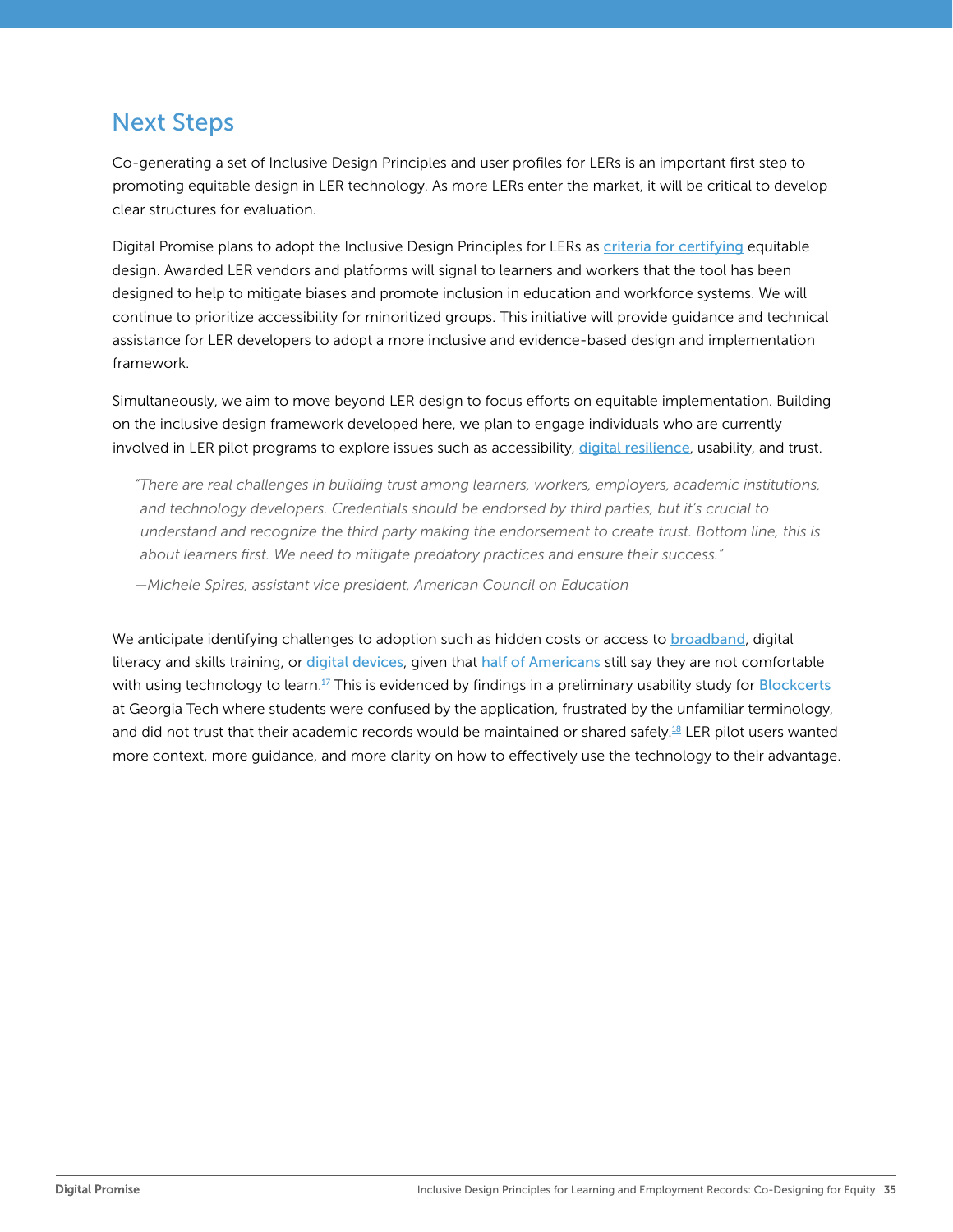# <span id="page-35-0"></span>Broader Impact

The value of LERs remains in their potential to transform the learning and work ecosystem by leveraging data and technology to connect people across institutions, industries, and opportunities. Still, the distance between transforming systems and transforming individual lives remains vast.

Participants across design sessions and the survey demonstrated interest in the opportunity to curate and validate their knowledge, skills, aspirations, and lived experiences through technology. Workers want a platform to communicate what they know and what they aspire to achieve to potential employers. At the same time, many workers raised concerns about employer access to information and retaliation for suspecting they may be pursuing opportunities elsewhere.

In addition to technology infrastructure and data standards, considerable work is needed to build trust between key stakeholders in the LER ecosystem, including workers, employers, education and training providers, as well as third-party credential issuers and evaluators.

*"Finding the right balance between user agency and employer utility is essential for a successful LER*  ecosystem. Workers who use LER systems value their privacy and the ability to control what data is *shared, and some employers may be resistant to adjust their processes to adapt to this new paradigm building trust and demonstrating value to all stakeholders will be crucial for widespread adoption."*

*—Harold Tran, vice president of education strategy, Vantage Point Consulting*

For workers, transparency in understanding the ethics and flow of how their information is being used, presented, and shared is critical. LERs may be developed in many formats, according to different standards or no standards at all, and leverage various technologies, such as verifiable credentials, [digital wallets](https://info.jff.org/hubfs/Digital%20Wallet%20Market%20Scan/Market-Scan-Digital-Wallet-040122-vF.pdf?hsCtaTracking=0f76ec2a-e3f0-4475-9c19-98a6bf797491%7Cf5a9c8e1-96bc-4975-8222-1a9287004ef6), decentralized identifiers, and decentralized ledgers such as blockchain, "a particular class of digital distributed ledger technologies that share records of sequenced information or transactions simultaneously in an immutable and secure manner across a network" (LaPointe and Fishbane, 2018).[19](#page-37-0) LER developers need to make all of this information clear to build trust among workers and the employers and education providers supporting them.

*"Technologies such as verifiable credentials and decentralized identifiers can provide rails to build more trustworthy LER systems. But to truly increase the trustworthiness and usefulness of LERs, it boils down*  to the relationships applications and platforms nurture with workers. Put workers at the center of the *design, engage them in decisions about data usage and technology choices, and support them with informative, useful, and easy to use UI."* 

*—Kerri Lemoie, Ph.D., director of digital credentials research & innovation, Badgr*

As LER technology and culture continues to evolve, workers must be included as co-leaders—and critics—to inform effective, ethical, and inclusive implementation. Their stories and experiences are central to informing technology developers, education and training providers, policymakers, funders, and others about how to achieve equitable recognition for their learning in the new skills-based economy.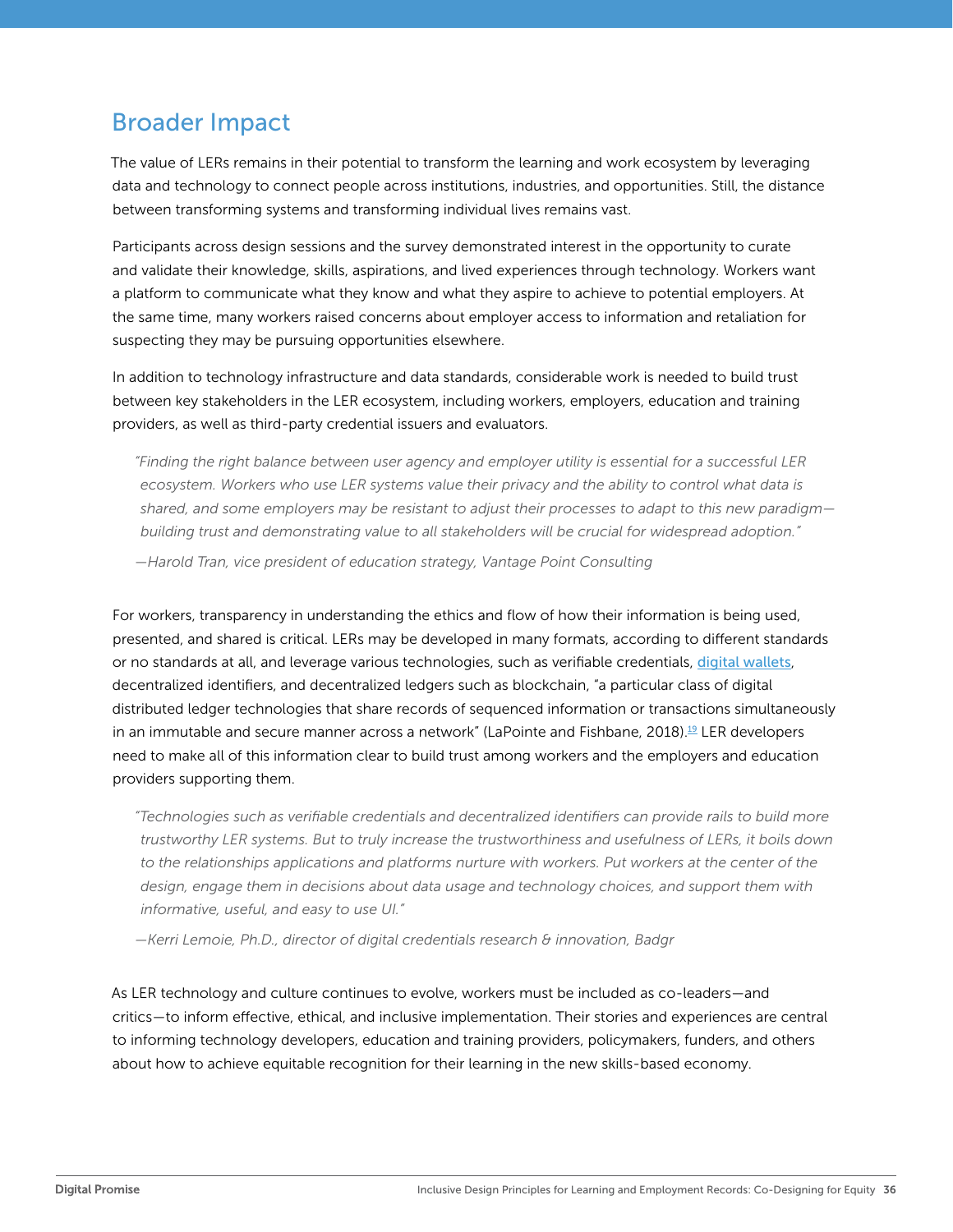# <span id="page-36-0"></span>Works Cited (in order of appearance)

- [1](#page-4-0). Verougstraete, R., Safranski, A., & Peasley, A. (2021). Skills Required: How higher ed can meet the needs of learners and employers in a skill-based economy. EMSI. Retrieved March 24, 2022, from [https://www.](https://www.economicmodeling.com/wp-content/uploads/2021/08/Skills-Required-EBG.pdf) [economicmodeling.com/wp-content/uploads/2021/08/Skills-Required-EBG.pdf](https://www.economicmodeling.com/wp-content/uploads/2021/08/Skills-Required-EBG.pdf)
- [2](#page-4-0). American Workforce Policy Advisory Board. (2019). White Paper on Interoperable Learning Records: Data Transparency Working Group. Retrieved from: [https://www.commerce.gov/sites/default/files/2019-09/](https://www.commerce.gov/sites/default/files/2019-09/ILR_White_Paper_FINAL_EBOOK.pdf ) [ILR\\_White\\_Paper\\_FINAL\\_EBOOK.pdf](https://www.commerce.gov/sites/default/files/2019-09/ILR_White_Paper_FINAL_EBOOK.pdf )
- [3.](#page-4-0) Johnson, M., Bashay, M., & Bergson-Shilcock, A. (2019, September). The Roadmap for Racial Equity: An imperative for workforce development advocates. National Skills Coalition. Retrieved March 24, 2022, from [https://nationalskillscoalition.org/wp-content/uploads/2020/12/Racial-Equity-Report\\_6x9\\_web.pdf](https://nationalskillscoalition.org/wp-content/uploads/2020/12/Racial-Equity-Report_6x9_web.pdf)
- [4.](#page-4-0) Benjamin, R. (2019). Race After Technology: Abolitionist Tools for the New Jim Code. Cambridge: Polity.
- [5](#page-4-0). Ruetschlin, C., & Asante-Muhammad, D. (2015). The Retail Race Divide: How the retail industry is perpetuating racial inequality in the 21st century. Demos, NAACP. Retrieved March 24, 2022, from [https://www.demos.org/](https://www.demos.org/sites/default/files/publications/The%20Retail%20Race%20Divide%20Report.pdf) [sites/default/files/publications/The%20Retail%20Race%20Divide%20Report.pdf](https://www.demos.org/sites/default/files/publications/The%20Retail%20Race%20Divide%20Report.pdf)
- [6.](#page-4-0) Hanleybrown, F., Lakshmi, I., Kirschenbaum, J., Medrano, S., Mihaly, Aaron. (2020, January). Advancing Frontline Employees of Color: Innovating for Competitive Advantage in America's Frontline Workforce. FSG. Retrieved from: <https://www.fsg.org/resource/advancing-frontline-employees-color/#download-area>
- [7.](#page-4-0) Costanza-Chock, S. (2020). Design Justice: Community-Led Practices to Build the Worlds We Need. Cambridge: The MIT Press.
- [8.](#page-5-0) Cacicio, S., Noakes, S., & Rojas, L. (2020). Building Networks for Frontline Talent Development. Digital Promise. <https://digitalpromise.org/building-networks-for-frontline-talent-development/>
- [9](#page-9-0). National Skills Coalition. (2020). Skills for an Inclusive Economic Recovery: A Call for Action, Equity, and Accountability. https://nationalskillscoalition.org/resource/publications/ skills-for-an-inclusive-economic-recovery/
- [10.](#page-9-0) Digital US. (2020, May). Building a Digitally Resilient Workforce: Creating On-Ramps to Opportunity. Digital US. Retrieved from <https://digitalus.org/wp-content/uploads/2020/05/DigitalUS-PreviewReport-May5-2020.pdf>
- [11.](#page-10-0) Hansen, Taylor, Louis Soares, Michele Spires, and Harold Tran. 2021. The Education Blockchain Initiative Final Report. Washington, D.C.: American Council on Education. Accessed March, 2022
- [12](#page-10-0). Lemoie, Kerri, and Louis Soares. 2020. Connected Impact: Unlocking Education and Workforce Opportunity Through Blockchain. Washington, D.C.: American Council on Education. [https://www.acenet.edu/](https://www.acenet.edu/Documents/ACE-Education-Blockchain-Initiative-Connected-Impact-June2020.pdf) [Documents/ACE-Education-Blockchain-Initiative-Connected-Impact-June2020.pdf](https://www.acenet.edu/Documents/ACE-Education-Blockchain-Initiative-Connected-Impact-June2020.pdf)
- [13](#page-15-0). Mamedova, S., & Pawlowski, E. (2018). A Description of U.S. Adults Who Are Not Digitally Literate (NCES Publication No. 2018161). National Center for Education Statistics. <https://nces.ed.gov/pubs2018/2018161.pdf>